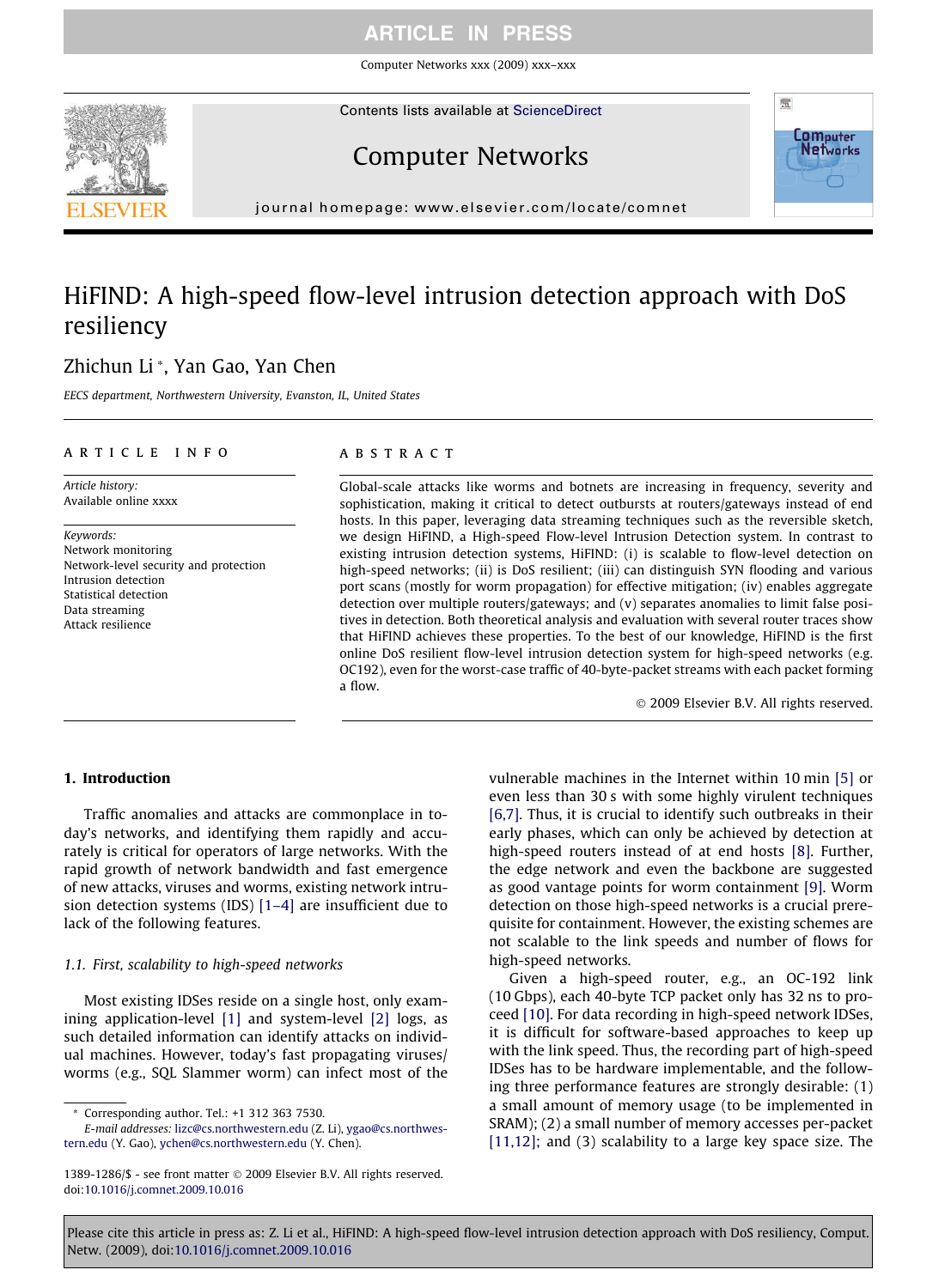last constraint is especially important for the coming decade: IPv6 with its 128 bit IP address is being adopted, especially in Asia. Thus, the system should scale to a key space of  $2^{128}$  or  $2^{256}$ . Meanwhile, other features are strong constraints which exclude many possible designs.

### 1.2. Second, attack resiliency

To bypass detection by an IDS, attackers can execute denial-of-service (DoS) attacks, or fool the IDS to raise many false positives so that real attack alerts are ignored. Thus, the attack resiliency of an IDS itself is very important. However, existing IDSes often keep per-flow states for detection, which is vulnerable for DoS attacks.

### 1.3. Third, attack root cause analysis for mitigation

Accurate attack mitigation usually requires IDSes to pinpoint the attack type and attack flows. To this end, we need to detect intrusions at the flow-level instead of based on the overall traffic [\[13,14\]](#page-16-0). Furthermore, we want to differentiate different types of attacks because mitigation schemes vary with the types of attacks. For example, for SYN flooding, attackers often spoof their IPs, but we can start the SYN defender [\[15\],](#page-16-0) and/or change the IP address of the given domain name for the victim machines to alleviate the DoS effects. On the other hand, for port scans, we will use an ingress filter to block the traffic from the attackers' IPs.

## 1.4. Fourth, aggregated detection over multiple vantage points

Most existing network IDSes assume detection is on a single-router or gateway. However, as multi-homing, load balancing based routing, and policy routing become prevalent, asymmetric routing appears, and ingress and egress traffic go through different routers. Even for a connection between a certain source and destination, the packets may traverse different paths due to per-packet load balancing of routers which use a round-robin method to determine which path each packet takes to the destination [\[16,17\]](#page-16-0). Thus, observation from a single vantage point is often incomplete and affects detection accuracy. Meanwhile, it is very hard to copy all traffic from one-router to other routers/IDSes due to the huge volume of data.

## 1.5. Fifth, separating anomalies from intrusions for false positive reduction

To detect unknown attacks and polymorphic worms, statistics-based instead of signature-based intrusion detections have been adopted widely. However, many network element faults, e.g., congestion/failures, router misconfigurations, and polluted DNS entries, can lead to traffic anomalies which will be detected as attacks.

To meet the requirements above, we propose a new paradigm called DoS resilient High-speed Flow-level INtrusion Detection, HiFIND [\[18\]](#page-16-0) leveraging recent work on data streaming computation and in particular, sketches [\[19,20\]](#page-16-0). Sketches are a kind of compact data streaming data struc-

ture which record traffic for given keys and are capable of reporting heavy traffic keys. Sketches are also linear, meaning we can take linear combinations of multiple sketches. (for details please refer to Section 3). Essentially, we want to detect as many attacks as possible. As the first step towards this ambitious goal, we aim to detect various port scans (port scans are an important way to detect large-scale worm propagation and botnet probing) and TCP SYN flooding. This will serve as an essential building block for the high-speed IDSes. Our goal is to identify and distinguish the port scans and SYN flooding in real-time on high-speed networks, and to obtain the attacks' key characteristics for mitigation. Note that while each of these attacks seems relatively easy to detect separately, or in an offline setting, it is in fact very hard to detect a mixture of attacks online at flow-level for high-speed networks. To the best of our knowledge, HiFIND is the first DoS resilient high-speed flow-level intrusion detection approach for port scans and TCP SYN flooding for high-speed networks (like 10 s of Gigabit links, e.g., OC192), even for the worst-case traffic of 40-byte-packet streams with each packet forming a flow.

To this end, we leverage and improve sketches, an efficient tool for data streaming computation, to record flowlevel traffic as the basis for statistical intrusion detection. Although proposed in [\[19,20\]](#page-16-0), sketches have not been applied to building IDSes for the following reasons:

- Sketches can only record certain aggregated metrics for some given keys. For each flow, there are numerous possible keys: source/destination IP addresses, source/destination ports, source/destination prefixes, protocols, etc., and any of these combinations. Since, it is not feasible to try all possible combinations of the metrics, given the threat model, what would be the minimal set of metrics for monitoring?
- Existing sketches are all one-dimensional, i.e., they can only record the values for a specific metric. However, various forms of attacks are often hard to identify with such single dimensional information. For example, both horizontal scans and un-spoofed SYN flooding exhibit a large number of unsuccessful connections aggregated with the (source IP, destination port) pair. However, it is difficult to differentiate these different kinds of attacks unless the distribution of the attacks on the destination IPs are also considered.

In this paper, we address these two challenges and build the HiFIND prototype system to meet the five requirements mentioned before. We make the following contributions:

- We analyze the attributes in TCP/IP headers and select an optimal small set of metrics for flow-level sketchbased traffic monitoring and intrusion detection. Based on that, we build the HiFIND prototype which is DoS resilient and can provide high-speed flow-level intrusion detection online as demonstrated by both analytical and experimental results.
- To analyze the attack root cause for mitigation, we design efficient two-dimensional (2D) sketches to dis-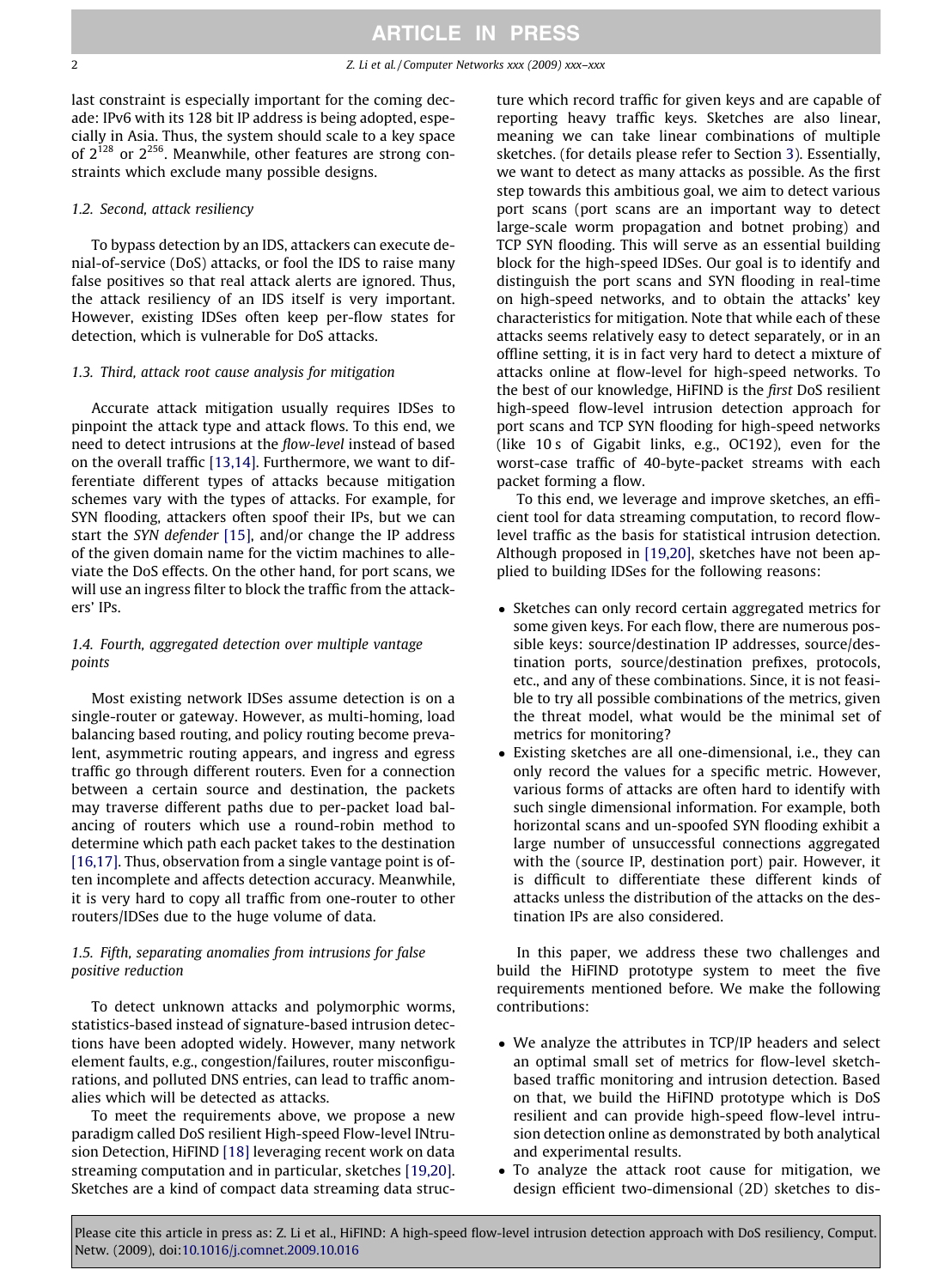tinguish different types of attacks. Both analytical and empirical results show the effectiveness of the 2D sketches.

- $\bullet$  We aggregate the compact sketches from multiple vantage points (e.g., routers) to detect intrusion in the face of asymmetric routing and multi-path routing caused by per-packet load balancing of routers. To the best of our knowledge, HiFIND is the first system that can work in such environments.
- For false positive reduction, we propose several heuristics to separate SYN floodings from network/server congestions and misconfigurations (e.g., polluted DNS entries).

As shown in Fig. 1, HiFIND detection systems can be implemented as black boxes attached to high-speed routers (edge network routers or backbone routers) of ISPs without affecting the normal operation of the routers.

Detection on edge networks is particularly critical, powerful and efficient (without deploying IDSes on all the edge hosts), according to a recent research agenda for largescale malicious code by DARPA [\[8\].](#page-16-0)

For evaluation, we first test the router traffic traces collected at Lawrence Berkeley National Labs. We then apply HiFIND for on-site detection at the Northwestern University (NU) edge routers: we record each minute of traffic with reversible sketches on the fly. At the end of each minute, we use the recorded sketches for online detection. In particular, the one day experiment data consist of 239M network flows of 1.8TB total traffic. We validate the SYN flooding and port scans detected, and find the HiFIND system is highly accurate. The 2D sketches successfully separate the SYN flooding from port scans, and the heuristics effectively reduce false positives of SYN flooding. The evaluation demonstrates that HiFIND significantly outperforms existing approaches like Threshold Random Walk (TRW) [\[21\],](#page-16-0) TRW with approximate caches (TRW-AC) [\[22\],](#page-16-0) and Change-Point Monitoring (CPM) [\[13,14\].](#page-16-0) Compared with statistical detection on complete flow-level data logs, we have almost the same detection accuracy, but use much less memory.

The HiFIND system runs in real-time, and requires a small number of memory accesses per-packet. With a Pentium Xeon 3.2 GHz machine and normal DRAM memory, we record 239M flows with one reversible sketch in 20.6 s, i.e., 11.6M insertions/second. For the worst-case scenario with all 40-byte packets, this translates to around 3.7 Gbps. Our prototype single FPGA board for reversible sketches can achieve a throughput of over 16 Gbps for all 40-byte-packet streams. For the NU on-site experiments over a total of 1430 min, HiFIND on average uses only 0.34 s to detect intrusions for each minute of traffic, and the standard deviation is 0.64 s.

The organization of this paper is as follows. First, we survey related work in Section 2. In Section 3, we introduce the sketches and reversible sketches as the basis for highspeed network monitoring. We then introduce the HiFIND architecture, discuss the threat model and flow-level detection design in Section 4. The two-dimensional sketches are presented in Section 5, and evaluation methodology and results are in Section 6. Finally, we show the potential limitations of HiFIND in Section 7 and conclude in Section 8.

### 2. Related work on intrusion detection systems

Although some vendors claim to have multi-gigabit statistical IDSes (e.g., Arbor Networks' Peakflow Traffic [\[23\]](#page-16-0) and Symantec's Manhunt [\[24\]](#page-16-0)), they usually refer to aver-age traffic conditions and use packet sampling [\[25,26\]](#page-16-0) which has two shortcomings. First, sampling is not scalable, especially after aggregation; there are up to  $2^{64}$  flows defined by source and destination IP addresses. Second, long-lived traffic flows, increasingly prevalent for peerto-peer applications, will be split up if the time between sampled packets exceeds the flow timeout [\[25\]](#page-16-0). In contrast, HiFIND records every packet in the traffic summary, and targets worst-case performance of tens of gigabits, when all the packets are small, e.g., 40-byte-packet streams as in TCP SYN flooding attacks.

Wagner et al. design a scan detection tool for VPN gateway [\[27\]](#page-16-0), but scalability is not a major concern. In contrast, we target the network gateway with high bandwidth and focus on scalability and attack resilience. Gross et al. develop a distributed alert correlation scheme called Selecticast



Fig. 1. Attaching the HiFIND systems to high-speed routers. (a) original configuration, (b) distributed configuration for which each port is monitored separately, and (c) aggregate configuration for which a splitter is used to aggregate the traffic from all the ports.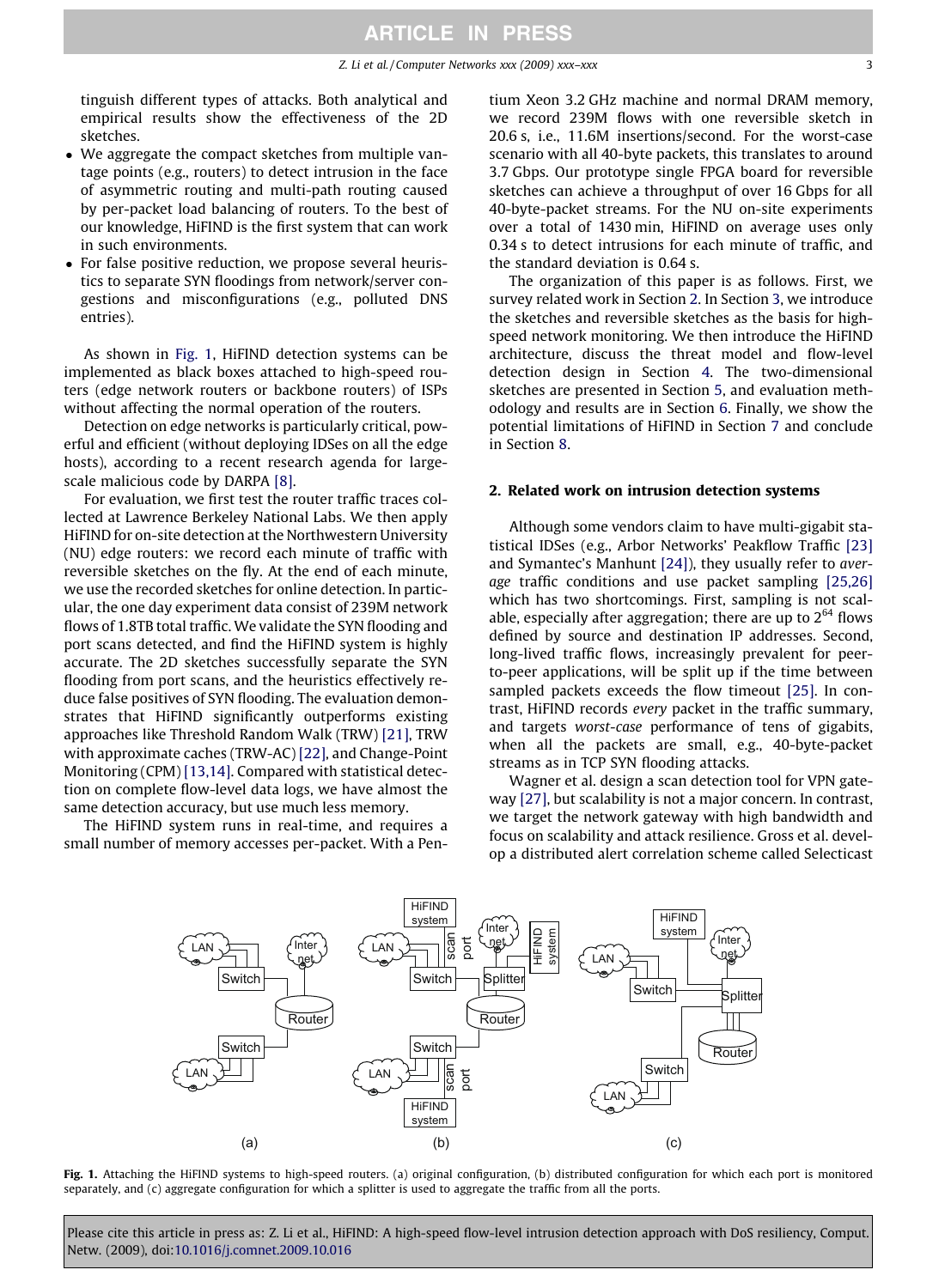4 Z. Li et al. / Computer Networks xxx (2009) xxx–xxx

[\[28\].](#page-16-0) On the other hand, we mainly design a single detection sensor.

Many network IDSs like Bro [\[3\]](#page-16-0) and Snort [\[4\]](#page-16-0) check packet payload for virus/worm signatures. However, such schemes are not scalable for high-speed network links. Recent work has proposed detecting large-scale attacks, like DoS attacks, port scans, etc., based on the statistical traffic patterns. They can roughly be classified into two categories: detecting based on the overall traffic [\[29,13,14,30\]](#page-16-0) and flow-level detection [\[3,4,21\]](#page-16-0).

With the first approach, even when we can detect the attack, we still do not have any flow or port knowledge for mitigation. Moreover, attacks can be easily buried in the background network traffic. Thus, such detection schemes tend to be inaccurate; for example, CPM [\[13,14\]](#page-16-0) will detect port scans as SYN floodings as verified in Section 6. For the second approach, such schemes usually need to maintain a per-flow table (e.g., a per-source-IP table for TRW [\[21\]\)](#page-16-0) for detection, which is not scalable and thus provides a vulnerability to DoS attacks with randomly spoofed IP addresses, especially on high-speed networks. TRW was recently improved by limiting its memory consumption with approximate caches (TRW-AC) [\[22\]](#page-16-0). However, spoofed DoS attacks will still cause collisions in TRW-AC, and leave the real port scans undetected.<sup>1</sup>

The existing schemes can detect specific types of attacks, but will perform poorly when facing a mixture of attacks as in the real world. People may attempt to combine TRW-AC and CPM to detect both scans and SYN flooding attacks. However, each of these two approaches can work properly only when the other one works well, which is a chicken-and-egg problem. TRW and TRW-AC are vulnerable to spoofed DoS attacks, such as SYN flooding, unless CPM can detect DoS attacks accurately and remove them from the traffic. However, with port scans in the traffic, CPM will always detect these port scans as SYN floodings. As a result, this combination cannot work.

Table 1 shows the high-level functionality comparison of our approach to the other methods. Backscatter detects the SYN flooding attacks by testing the uniform distribution of destination IPs to which the same source (potential victim) sends SYN/ACK [\[29\]](#page-16-0). Thus, it is another flow-level scheme and can only detect spoofed DoS attacks when the source IP addresses are randomly spoofed. We use this for validating the SYN flooding detected by HiFIND.

There is a significant amount of prior work on efficient and online heavy hitter detection [\[31,32,12,33–35\]](#page-16-0). However, these approaches are limited in their applicability to online intrusion detection in that: (1) they lack the ability to differentiate different types of attacks; (2) they cannot work with Time Series Analysis based detection algorithms; and (3) they cannot be applied to asymmetric routing environments.

Venkataraman et al. propose efficient algorithms to detect superspreaders, sources that connect to a large num-

### Table 1

Functionality comparison of five approaches.

| Approaches         | Spoofed<br><b>DoS</b> | Non-spoofed<br><b>DoS</b> | Horizontal<br>scan | Vertical<br>scan |
|--------------------|-----------------------|---------------------------|--------------------|------------------|
| <b>HiFIND</b>      | Yes                   | Yes                       | Yes                | Yes              |
| TRW (AC)           | N <sub>0</sub>        | N <sub>0</sub>            | Yes                | Yes (TRW-        |
|                    |                       |                           |                    | AC)              |
| <b>CPM</b>         |                       | Yes, but with high FP     | No                 | N <sub>0</sub>   |
|                    | with port scans       |                           |                    |                  |
| <b>Backscatter</b> | Yes                   | N <sub>0</sub>            | No                 | N <sub>0</sub>   |
| Superspreader No   |                       | N <sub>0</sub>            | Yes                | N <sub>0</sub>   |

ber of distinct destinations [\[36\]](#page-16-0). They can detect horizontal scans and worm propagation, but may have high false positives with P2P traffic where a single host may connect to many peers for download. Also, their approach cannot differentiate different types of attacks. PCF was recently proposed for scalable network detection [\[37\].](#page-16-0) It uses data structures similar to the original sketch, and is not reversible. So even when attacks are detected, the attacker or victim is still unknown, making mitigation impossible. Similar to the approaches discussed before, they do not differentiate among various attacks.

For intrusion classification, Lakhina et al. recently examine the traffic feature distribution with entropy, for all OD flows between a pair of point of presence (POPs) [\[38\].](#page-16-0) Their scheme, however, cannot give the key of culprit flows for mitigation even when spotting anomalies. Similarly, other recent works [\[39,40\]](#page-16-0) use traffic feature distributions or patterns to classify network flows for anomaly detection, but their methods require the complete flow tables which are often unavailable for high-speed networks of 10 s of Gigabits.

## 3. Background on sketches for high-speed network monitoring

## 3.1. k-ary Sketch

There are two key primitives in the analysis of a live network traffic stream: heavy hitter detection and heavy change detection. The former finds flows that constitute more than a given threshold fraction of the total traffic stream. The latter detects flows whose size changes significantly from one stream to another. There is a significant amount of prior work on efficient and online heavy hitter detection [\[12,33–35\].](#page-16-0) Efficient online heavy change detection, however, remains a challenging problem of significant interest because it is more general and powerful than heavy hitter detection. ''Change" is a concept that ranges over a gamut from simple absolute or relative changes, to linear transformation changes.

The sketch, a recently proposed data structure, has proven to be useful in many data stream computation applications [\[41\].](#page-16-0) We have designed, implemented and evaluated a variant of the sketch, namely the  $k$ -ary sketch  $[42]$ , and described how to detect heavy changes in massive data streams with small memory consumption, constant update/query complexity, and accurate estimation guarantees [\[42\]](#page-16-0). The k-ary sketch is similar to the count sketch

 $1$  As the authors mentioned in [\[22\],](#page-16-0) when the connection cache size of 1 million entries reaches about 20% full, each new scan attempt has a 20% chance of not being recorded because it aliases with an already-established connection. Actually, during spoofed DoS attacks, such collisions can become even worse.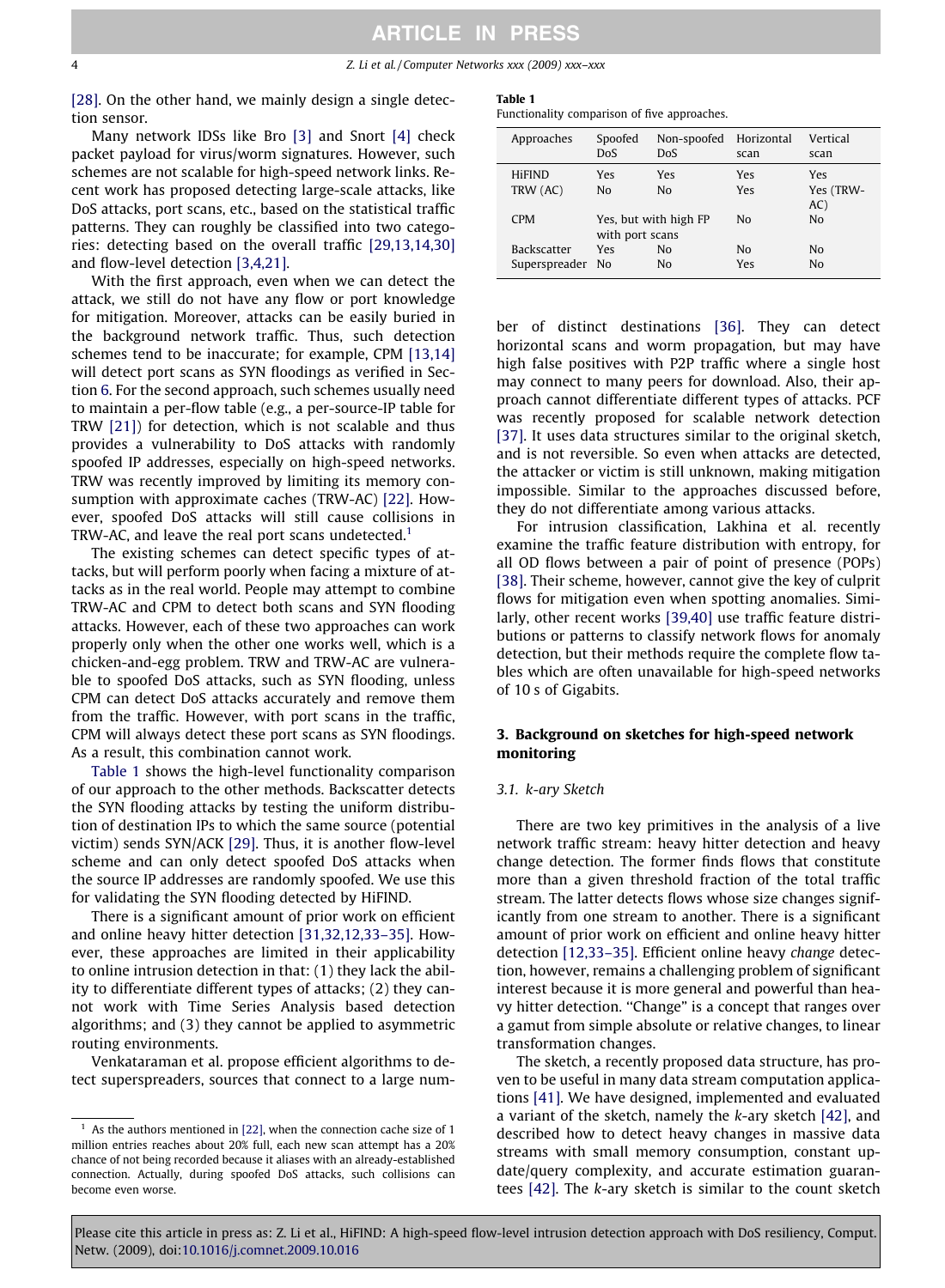[\[43\]](#page-16-0), however, the most common operations on  $k$ -ary sketch are more efficient than the corresponding operations defined on count sketches [\[44\].](#page-16-0)

For most statistical approaches, we can model the network traffic as a stream of {key,value} pairs. The key can be IP addresses, port numbers, etc. The value can be any accumulatable feature, such as packet number and traffic volume. For instance, we can parse the network traffic based on this model to count the packet number of every unique source IP address. The k-ary sketch provides the functionality to archive this calculation with low cost. The k-ary sketch has three basic functions: UPDATE, ESTI-MATE and COMBINE. Among them, UPDATE is used most frequently and has the most stringent real-time requirement. Table 2 shows the definition of these functions. Suppose there is a sketch with a source IP as the key and packet size as the value. As shown in Fig. 2, when a 68-byte-packet with source IP 10.0.0.5 arrives, the UPDATE function will increase the values of buckets mapped by the source IP 10.0.0.5 in the sketch data structure by 68. The ESTIMATE function will return an unbiased estimation of the value (total traffic volume) given a source IP and a sketch. The COMBINE function can linearly combine several sketches into a single one. The key feature of the COMBINE function is to support aggregate queries over multiple data streams, i.e., to find the top heavy hitters and their keys from the linear combination of multiple data streams, for temporal and/or spatial aggregation. With sketches, we can record hundreds of millions of flows with only a few hundred kilobytes of memory. See [\[42\]](#page-16-0) for more details.

### 3.2. Reversible k-ary Sketch

Although the original sketches have good linear properties and can accurately estimate the value for any given key, they have one major drawback: they are not reversible. A sketch cannot efficiently report the set of all keys that have large values estimated in the sketch. This means that to output all the keys whose value is larger than some threshold, we would have to know which keys to query. One possible solution is to exhaustively test all possible keys. Unfortunately, this option is not scalable. Another solution, similar to other heavy hitter approaches, is to update and query each {key,value} pair. For every pair, after updating, we can query the value to see whether the value of the key is larger than some threshold, then decide whether to output the key. This requires us to do recording and heavy key inference at the same time, and we cannot



Fig. 2. A sample k-ary sketch structure and its UPDATE operation for a sample input stream with an item (10.0.0.5 68). The key is 10.0.0.5 and the value is 68.

take advantage of the linearity of sketches to combine them together.

To address these problems, in our previous work we propose a novel framework for efficiently reversing sketches [\[19,20\],](#page-16-0) which allows us to have separate stages for update, combine and inference. The basic idea is to hash intelligently by modifying the input keys and/or hashing functions so that we can recover the keys with large estimated values, without sacrificing detection accuracy. We also use a second verifier sketch with 2-universal hash functions to reduce false positives. In fact, we obtain analytical bounds on the false positives with this scheme. In addition to the three basic functions of sketches, reversible sketches also support the INFERENCE function, which will return the keys whose values are larger than a given threshold. Given the example before, we may want to get all source IPs whose total traffic volume is larger than 1MB in a certain time period. We just need to record the traffic of that period with reversible sketches, and call the INFERENCE function to give the list of all such source IPs. Compared with original k-ary sketches, we only add negligible extra memory consumption (4–8 kB) and few (4–8) additional memory accesses per-packet for the UP-DATE function, but we achieve an efficient and accurate INFERENCE function. The other two functions are unchanged. For more details, please refer to our paper [\[20\]](#page-16-0).

### 4. Architecture of the HiFIND system

### 4.1. System architecture

[Fig. 3](#page-5-0) shows the architecture of the HiFIND system. First, we record the network traffic with sketches using the UPDATE function in each router. Based on linearity of the sketches, we summarize the sketches over multiple

| ٠ |  |
|---|--|
|---|--|

Function of sketches (S-Sketch, v-Value, y-Key, Y-Set of keys, t-Threshold).

| <b>Functions</b>                                | Descriptions                                                                                                                                                         | k-ary sketch | Reversible sketch |
|-------------------------------------------------|----------------------------------------------------------------------------------------------------------------------------------------------------------------------|--------------|-------------------|
| UPDATE $(S, y, v)$                              | Update the corresponding values of the given key into the sketch in the<br>monitoring module                                                                         |              |                   |
| $v = ESTIMATE$<br>(S, y)                        | Reconstruct the signal series for statistical detection for a given key in<br>the anomaly detection module                                                           |              |                   |
| $S = COMBINE$<br>$(c_1, S_1, \ldots, c_k, S_k)$ | Compute the linear combination of multiple sketches $S = \sum_{k=1}^{l} c_k \cdot S_k$<br>$(ci$ is coefficient) to aggregate signals in the anomaly detection module |              |                   |
| Y=INFERENCE<br>(S,t)                            | Return the keys whose values are larger than the threshold in the<br>anomaly detection module                                                                        |              |                   |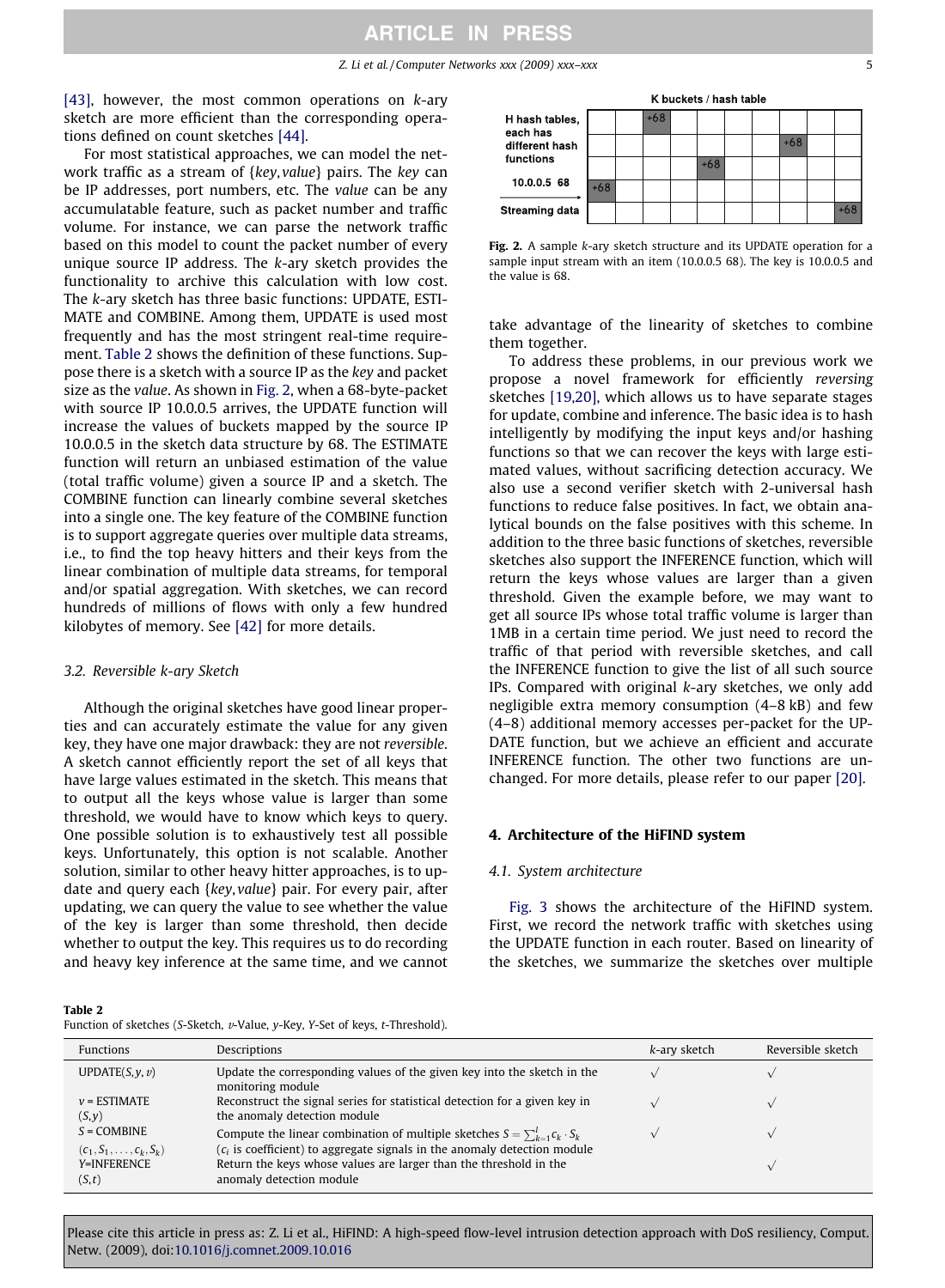<span id="page-5-0"></span>

routers into an aggregate sketch, and apply different time series analysis methods for aggregate sketches to obtain the forecast sketches for change detection by the COMBINE function. The forecast time series analysis method, e.g., EWMA (exponentially weighted moving average) and Holt–Winter algorithm [\[45\],](#page-16-0) can help remove noise. By subtracting the forecast sketch from the current one, we obtain the forecast error sketches. Intuitively, a large forecast error implies there is an anomaly, thus the forecast error is the key metric for detection in our system. Moreover, we aggregate the 2D sketches in the same way and adopt them to further distinguish different types of attacks. We also apply other false positive reduction techniques as discussed in Section 4.5. Finally, we use the key characteristics of the culprit flows revealed by the reversible sketches to mitigate the attacks. Note that the streaming data recording process needs to be done continuously in real-time, while the detection process can be run in the background executing only once every interval (e.g., every second or minute) with more memory (DRAM).

As discussed in Section 1, due to multi-homing and perpacket load balancing features in routers, asymmetric routing and multi-path routing (where there are multiple routing paths between a pair of source and destination) emerged. However, many existing flow-level intrusion detection approaches have to keep the connection states (e.g., SYN and SYN/ACK) for both directions of a TCP connection. Therefore, they can only obtain one-way information with asymmetric routing, and will cause high false positives. To deal with asymmetric routing, some work proposes to use one-way traffic like  $\{SYN, FIN\}$  pairs to detect attacks [\[13,14\]](#page-16-0). However, such approaches can be easily bypassed if the attackers send a FIN packet for each SYN packet.

Thus, to deal with asymmetric routing, for many existing IDS systems, we have to transport all the packet traces or all connection states from one router to the other. Obviously this is very expensive. Moreover, if the link is congested when an attack happens, transmission of this data can be very slow. For example, TRW and TRW-AC [\[21,22\]](#page-16-0) need the state table to determine how to process the next packet. It is almost impossible for them to record the traffic in several state tables in different locations, and then only transmit the state tables to some central site and combine

these tables for detection. They have to collect and combine all packet-level traces to a centralized location for aggregated detection, which as analyzed before is very expensive and is not realistic.

Furthermore, some routers may use per-packet load balancing so that packets of the same flow may even traverse different paths. For instance, [Fig. 4](#page-6-0) shows a campus network topology where there are three edge routers, and each of them is connected to tens of different department and institute networks. Due to asymmetric routing, the incoming SYN packets and outgoing SYN/ACK packets for Department 1 go through different routers. Furthermore, the Department 1 router enables per-packet load balancing, so the SYN/ACK packets go through different edge routers. Detection can be executed on each department router, but it requires deployment of IDSes on tens or hundreds of different routers. On the other hand, none of the three edge routers has complete traffic information for any of the department subnet.

In contrast, for HiFIND, we summarize the traffic information with compact sketches at each edge router, and deliver them quickly to some central site. Then, with the linearity of the sketches, we can aggregate the sketches by applying the COMBINE function and the resulting sketch has all the traffic information as if all the traffic went through the same router.

Next, we will introduce the threat model considered in our prototype as well as the detection algorithms and time series analysis method used. After that, we present the heuristics for separating anomalies from attacks and analyze the DoS resilience of the HiFIND system.

### 4.2. The threat model

Ultimately, we want to detect as many different types of attacks as possible. As a first step, we focus on detecting the two most popular intrusions: TCP SYN flooding (DoS) attack and port scan/worm propagation. We focus on TCP flooding here because it is reported that more than 90% of DoS attacks are TCP SYN flooding attacks [\[13,14\]](#page-16-0). Actually, our work also can be easily extended to detect UDP or ICMP flooding from multiple sources by using the number of packets or traffic volume as the value stored in sketches.



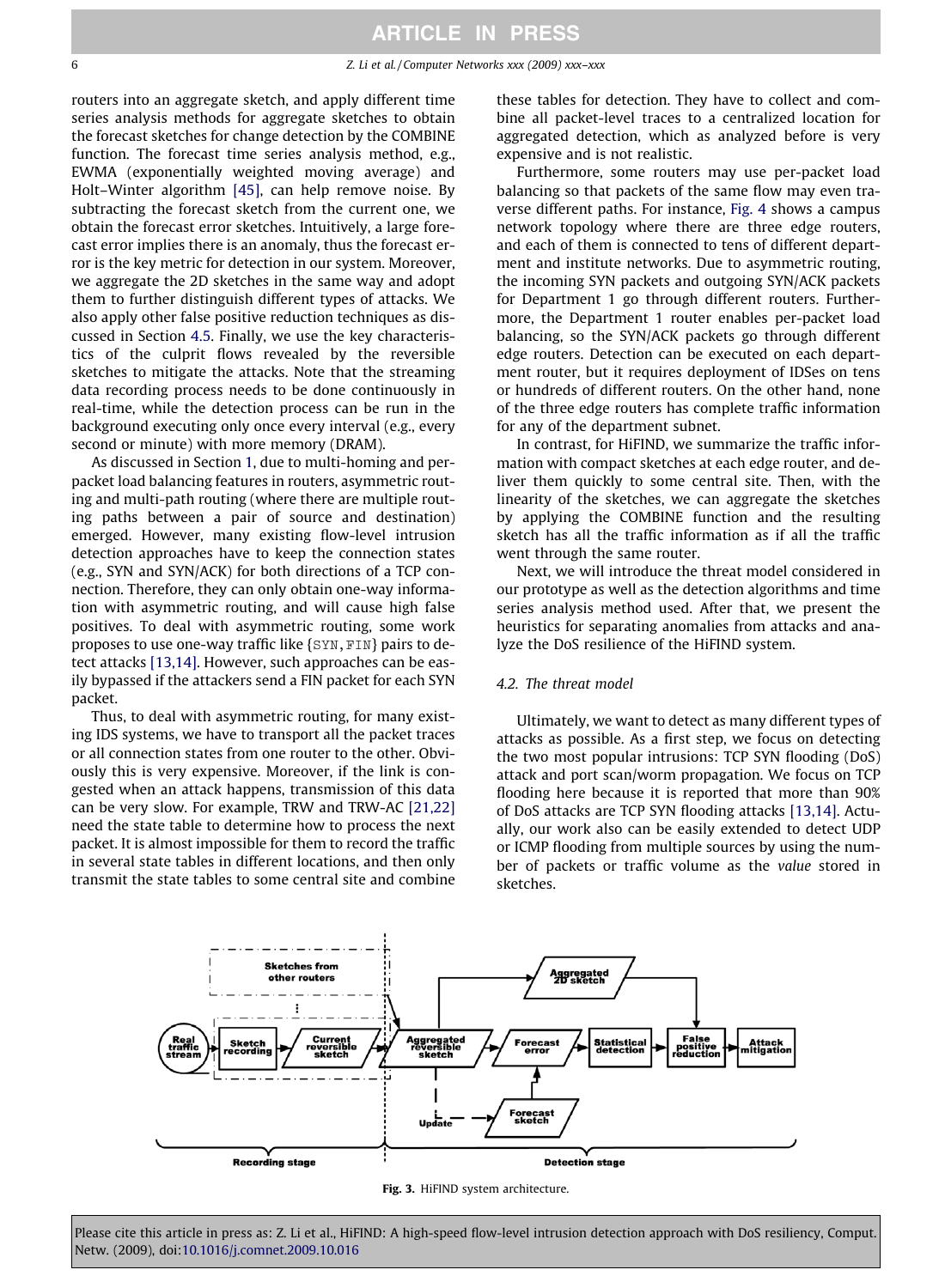Z. Li et al. / Computer Networks xxx (2009) xxx–xxx 7

<span id="page-6-0"></span>

Fig. 4. Sample network topology with asymmetric routing and multipath routing.

Scans are probably the most common type of intrusion. Most of them are caused by either worm propagation or botnet sweeps. According to statistics data by CERT [\[46\]](#page-17-0), most existing worms are TCP worms. TCP worm propagation starts with massive TCP connection requests, i.e., port scans. Our system detects generic port scans. Thus, it can detect propagation for both known and unknown worms. Port scan is also a key technique employed for botnet recruitment [\[47\]](#page-17-0).

Based on source/destination IP and the port number combinations, there are three well-known types of scans: horizontal scan, vertical scan, and block scan [\[48,49\]](#page-17-0) as illustrated in Fig. 5.

Unlike DoS attacks, for port scans, the attacker needs to use a real source IP address, since he/she needs to see the result of the scan in order to know what ports are actually open [\[49,48\].](#page-17-0) Although the ''idle scan" allows completely blind scans, it is based on predictable IP-ID sequence numbers and recent versions of operating systems, such as OpenBSD, Solaris and Linux, which have made the IP-ID sequences less predictable and rendered the attack obsolete [\[50\]](#page-17-0). Among the three types of scans in Fig. 5, horizontal scans are the most common type of scan, which scans a given port on IP addresses in some range of interest. The port number is often unique because it reflects what the vulnerability attackers (or the virus/worm) try to exploit. A vertical scan is a scan of some or all ports on a single host. The attacker is interested in this particular host, and wishes to characterize its active services to find which exploits to attempt [\[49\]](#page-17-0). The third type of scan, a block scan, is a combination of horizontal and vertical scans over numerous



Fig. 5. Three types of scans.

services on numerous hosts [\[49\]](#page-17-0). Block scan is not very common in practice, thus we focus on horizontal and vertical scans.

It is crucial to distinguish SYN flooding, horizontal scans and vertical scans because network administrators need to apply different mitigation schemes for different attacks. For SYN flooding, we can start the SYN defender [\[15\],](#page-16-0) SYN proxy, and/or SYN cookies [\[51\]](#page-17-0) for the particular victim machines to alleviate the DoS effects. For port scans, we can use an ingress filter to block the traffic from the attacker's IP. For horizontal scans, we can also pay particular attention to popular port numbers scanned by attackers, and block scanned port numbers which are not common services. For vertical scans, we can quarantine the victim machine for further inspection, or block all the scan traffic towards the victims if necessary.

### 4.3. Sketch-based detection algorithm

The challenge is to detect and differentiate attacks above scalably and accurately, and to get the key characteristics (e.g., source IPs for scans) of such attacks in order to mitigate them efficiently.

We denote the key of a sketch as  $K$ , the feature value recorded as  $V$ , and the reversible sketch as  $RS(K, V)$ . We also denote the number of SYN packets as #SYN, and the number of SYN/ACK packets as #SYN/ACK. Since normally we only extract fields in the IP header, the possible fields we can use are shown in Table 3.

Here, we only consider the attacks in TCP protocol, i.e., the TCP SYN flooding attacks and TCP port scans. Normally, attackers can choose source ports arbitrarily, so Sport is not a good metric for attack detection. For the other three fields, we can consider all the possible combinations of them, but the key (SIP,DIP,Dport) can only help detect non-spoofed SYN flooding, so we do not use it in the detection process. [Table 5](#page-8-0) shows the other combinations and their uniqueness. Here, we define the uniqueness of a key as the capability of differentiating between different types of attacks, which is measured by the types of attacks that the key metric is related to and can help detect. For example, the count of unsuccessful connections aggregated by {SIP} can be used to detect non-spoofed SYN flooding attacks (we count it as 0.5), horizontal scans and vertical scans, so its value of uniqueness is 2.5. The best key would ideally correspond to only one type of attack. Normally a key can be related to several types of attacks, so we need to use more than one dimension to differentiate these attacks as shown in Section 5.

From [Table 5](#page-8-0) we can tell that the combinations of two fields have better uniqueness than single fields, so we use the three combinations of two fields as keys for the

Table 3 The fields in IP header used in detection.

| The destination IP   | <b>DTP</b> |
|----------------------|------------|
| The source IP        | STP        |
| The destination port | Dport      |
| The source port      | Sport      |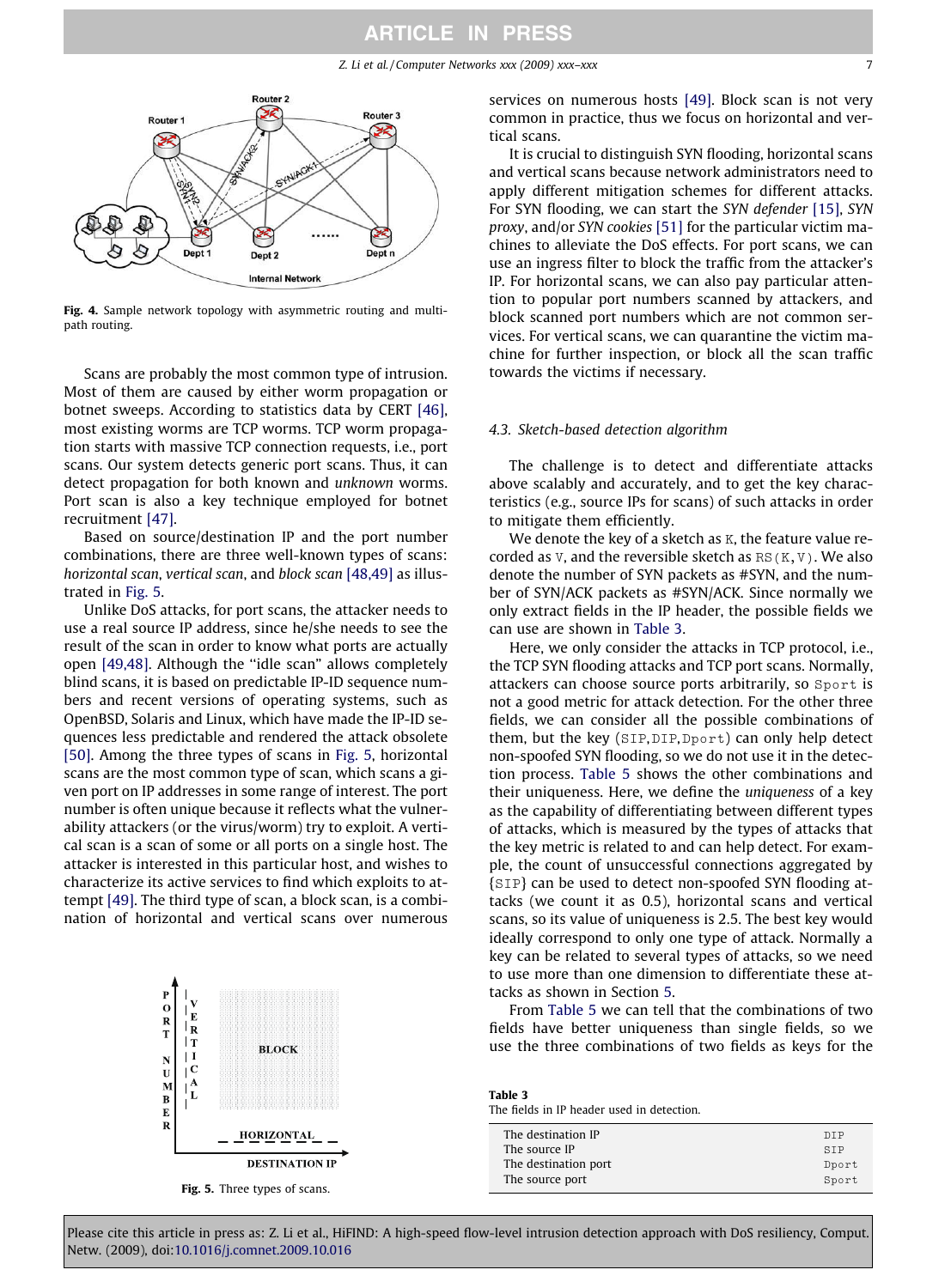reversible sketches. Our detection has the following three steps:

- Step 1 We use RS({DIP,Dport},#SYN-#SYN/ACK) to detect SYN flooding attacks because it usually targets a certain service as characterized by the Dport on a small set of machine(s). The value of #SYN-#SYN/ACK means that for each incoming SYN packet, we will update the sketch by incrementing one, while for each outgoing SYN/ ACK packet, the sketch will be updated by decrementing one. In fact, similar structures can be applied to detect any partial completion attacks [\[37\]](#page-16-0). The reversible sketch can further provide the victim IP and port number for mitigation as in Section 4.2. We denote this set of DIPs as FLOODING DIP SET.
- Step 2 We use RS({SIP,DIP},#SYN-#SYN/ACK) to detect any intruder trying to attack a particular IP address. The detected attacks can be nonspoofed SYN flooding attacks or vertical scans. For each  $\{SIP, DIP\}$  entry, if  $DIP \in$ FLOODING DIP SET, we put the SIP into the FLOODING SIP SET for the next step; otherwise the {SIP,DIP} is the attacker's IP and victim IP of a vertical scan.
- Step 3 We use RS({SIP,Dport},#SYN-#SYN/ACK) to detect any source IP which causes a large number of uncompleted connections to a particular destination port. For each {SIP, Dport} entry, if  $SIP \in FLOODING_SIP_SET$ , it is a non-spoofed SYN flooding; otherwise, it is a horizontal scan.

As a whole, we need three reversible sketches to record the traffic characteristics. The classification rules are in Table 4. We then use time series analysis in Section 4.4 and detect intrusions when there is a big forecast error. After the detection, we use the heuristics described in Section 4.5 and 2D sketches in Section 5 to reduce the false positives.

### 4.4. Forecast with time series analysis methods

Here we apply both EWMA and the Holt–Winter algorithm as the forecast models to do change detection. By default, we use #SYN-#SYN/ACK as the forecast value in these time series analysis methods below in our system.

### 4.4.1. Holt–Winter forecasting algorithm

Holt–Winter Forecasting relies on the premise that the observed time series can be decomposed into three components: a baseline, a linear trend, and a seasonal effect. The algorithm assumes that each component evolves over

### Table 4

Different attacks are detected in different reversible sketches.

| Attack types     | $\{DIP,Dport\}$ | ${SIP, DIP}$ | $\{SIP, \text{Dport}\}$ |
|------------------|-----------------|--------------|-------------------------|
| SYN flooding     | Yes             | Yes          | Yes                     |
| Vertical scans   | No              | Yes          | No                      |
| Horizontal scans | N٥              | Nο           | Yes                     |

time. This is modeled by applying exponential smoothing to incrementally update the components.

For each client, we define  $y_t$  as the  $*$ SYN- $*$ SYN/ACK in time interval *t*. Given that attack is a relatively fast process, we use a minute interval for detection. The prediction of y in the next time interval  $t + 1$  is the sum of the three components:  $\hat{y}_{t+1} = a_t + b_t + c_{t+1-m}$ .

The update formulae for the three components, or coefficients a, b, c are:

- Baseline ("intercept"):  $a_t = \alpha(y_t c_{t-m}) + (1 \alpha)(a_{t-1} + \alpha)$  $b_{t-1}$ ).
- Linear Trend ("slope"):  $b_t = \beta(a_t a_{t-1}) + (1 \beta)b_{t-1}.$
- Seasonal Trend: $c_t = \gamma(y_t a_t) + (1 \gamma)c_{t-m}$ .

In our system, we respectively use COMBINE  $(\alpha, y_t$  $c_{t-m}, 1 - \alpha, a_{t-1} + b_{t-1}),$  COMBINE  $(\beta, a_t - a_{t-1}, 1 - \beta, b_{t-1})$ and COMBINE  $(\gamma, y_t - a_t, 1 - \gamma, c_{t-m})$  to implement baseline, linear trend and seasonal trend. Following the guidelines in [\[45\],](#page-16-0) we set  $\alpha$ ,  $\beta$  and  $\gamma$  all to 0.1. We use the INFERENCE function to output the set of keys whose forecast error,  ${\bf e}_t = v_t - \hat{v}_t$ , is larger than some given threshold for detection.

## 4.4.2. EWMA

We denote  $\mathbf{M}_0(t)$  as the current #SYN-#SYN/ACK at the time interval t, and  $M_f(t)$  as the forecasted #SYN-#SYN/  $ACK$  at the time interval t, we have

$$
\mathbf{M}_f(t) = \begin{cases} \alpha \mathbf{M}_0(t-1) + (1-\alpha) \mathbf{M}_f(t-1) & t > 2, \\ \mathbf{M}_0(1) & t = 2. \end{cases} \tag{1}
$$

In HiFIND, we use COMBINE  $(\alpha, S_0(t-1), 1-\alpha, S_f(t-1))$ for implementation, where  $S_0(t)$  and  $S_f(t)$  are the current sketch and the forecast sketch at the time interval  $t$ , respectively. The difference between the forecasted value and the actual value is then used for detection. That is, we use the INFERENCE function to output the set of keys whose forecast error,  $\mathbf{e}_t = \mathbf{M}_0(t) - \mathbf{M}_f(t)$ , is larger than some given threshold.

### 4.5. Reducing false positives for SYN flooding detection

While port scans are relatively easy to identify with the algorithms above, there can be a number of factors other than SYN flooding that may cause a particular destination IP and port with a large number of unacknowledged SYNs. For instance, flash crowds, network/server congestions/ failures, and even polluted or outdated DNS entries may cause a large number of SYNs without SYN/ACK at the edge routers. These may cause high false positives in our detection scheme. For the flash crowds, it is difficult, if not impossible, to differentiate it from the SYN flooding attacks without payload information as discussed in [\[52\].](#page-17-0) Thus we aim at reducing the false positives caused by the other two behaviors listed above.

## 4.5.1. Filters to reduce false positives caused by bursty network/server congestions/failures

We believe a real SYN flooding should deny service to a certain degree, e.g., the number of successful connections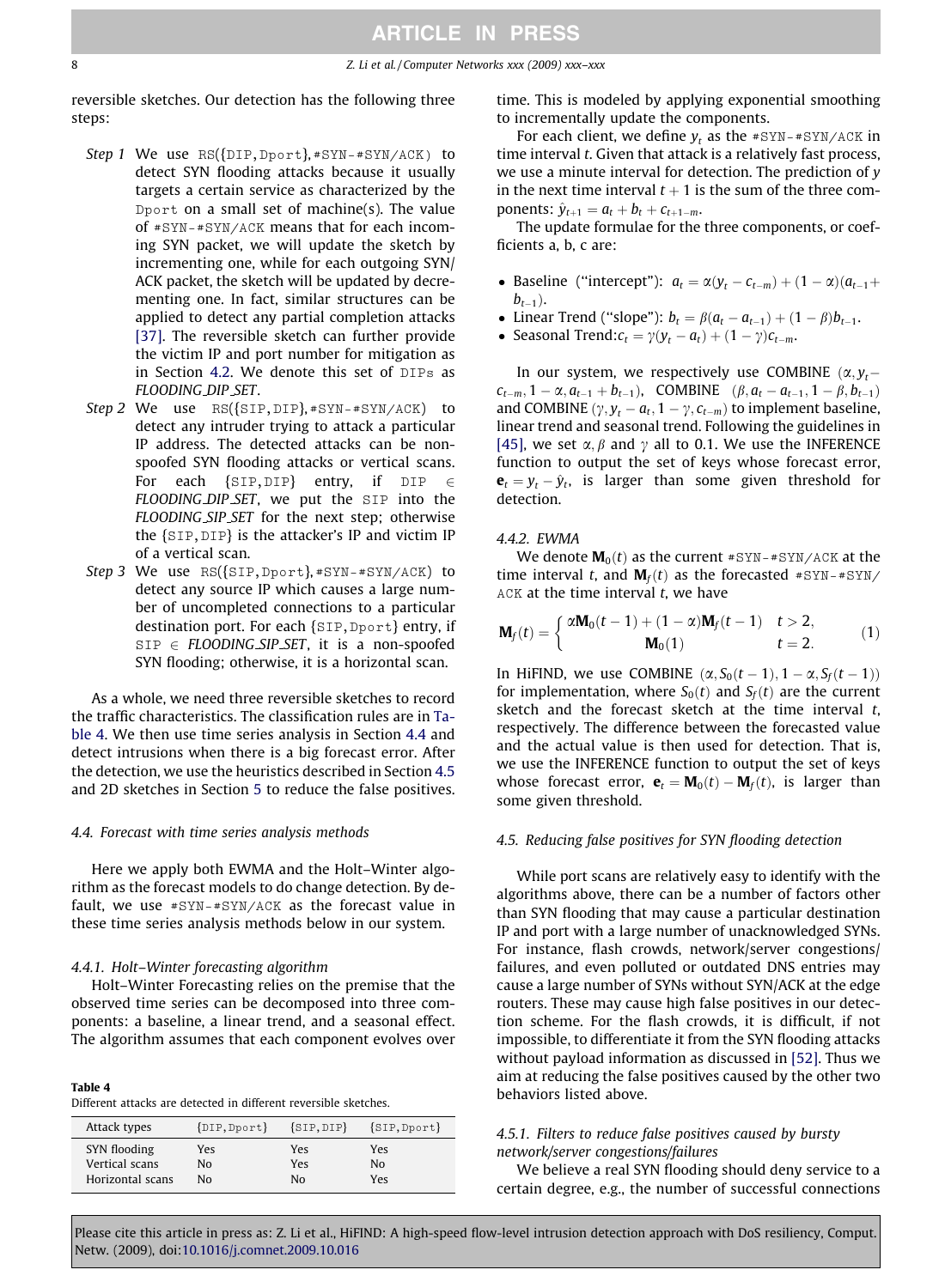<span id="page-8-0"></span>Table 5

The uniqueness of different types of keys.

| Types of                                                                         | <b>SYN</b>                                                     | Horizontal                                                              | Vertical                                                                | Uniqueness             |
|----------------------------------------------------------------------------------|----------------------------------------------------------------|-------------------------------------------------------------------------|-------------------------------------------------------------------------|------------------------|
| Keys                                                                             | flooding                                                       | scan                                                                    | scan                                                                    |                        |
| {SIP, Dport}<br>{DIP, Dport}<br>${SIP.DIP}$<br>$\{SIP\}$<br>$\{DIP\}$<br>{Dport} | Non-spoofed<br>Yes<br>Non-spoofed<br>Non-spoofed<br>Yes<br>Yes | Yes<br>N <sub>0</sub><br>N <sub>0</sub><br>Yes<br>N <sub>0</sub><br>Yes | N <sub>0</sub><br>N <sub>0</sub><br>Yes<br>Yes<br>Yes<br>N <sub>0</sub> | 1.5<br>1.5<br>2.5<br>2 |

is less than the unsuccessful ones, in other words,  $\frac{\#SYN-\#SYN/ACK}{\#SYN/ACK} > 1$ . Moreover, the typical TCP SYN flooding attacks observed in the Internet last for a certain period, such as 10 min [\[29,14\],](#page-16-0) while most network congestions/ failures are bursty, which may only last a few seconds or minutes. Based on these two observations, we introduce two filters to reduce the false positives of SYN flooding detection. The first one is  $\frac{\#SYN-\#SYN/ACK}{\#SYN/ACK} > 1$ , and the second one is lifetime > Threshold $_{life}$  (e.g., 10 min). The system administrators can adjust their threshold to get the tradeoff between sensitivity and the number of alerts.

To implement the first filter, we add an original sketch OS({DIP,Dport},SYN) to record the number of SYNs for each {DIP,Dport} at each time interval. When a SYN flooding suspect is detected, we estimate the number of its SYNs from the original sketch. Then, based on  $\frac{\#SYN-\#SYN/ACK}{\#SYN/ACK} > 1 \iff \frac{\#SYN-\#SYN/ACK}{\#SYN} > \frac{1}{2}$ , we use the equivalent condition to decide whether the attack should be filtered.

To implement the second filter, we put any SYN flooding suspect key into a suspect array of counters. Then, for each subsequent interval, we query the  $*$ SYN and  $*$ SYN-#SYN/ACK value from the related sketches, and increment the counter if the above inequality holds.

### 4.5.2. Filter to reduce the false positives caused by misconfigurations or related problems

Usually, a SYN flooding attack will be launched towards some server which provides certain (popular) services. However, we find that some victims of detected SYN flooding are non-existing IPs or some hosts without any services on the ports being flooded. Moreover, the size of packets is small, so they are not bandwidth consumption attacks. Such anomalies look more like mistakes than real attacks. These may be caused by misconfigurations. For example, some administrators may misconfigure the DNS entry for a popular server as a non-existing IP or some IP which does not run the particular service. Some automatic connection software may then keep trying to connect to that server. Another possibility is that a DNS entry is updated, but the TTLs for the DNS entries are set/misconfigured to be very long, so the clients may still try to connect to the old IP which may not have the service open anymore.

When evaluating HiFIND with the LBL and NU data as discussed in Section 6, we do find several such scenarios. For instance, in the LBL data, we find there is a SYN flooding like anomaly towards a certain IP with large #SYN- #SYN/ACK. The anomaly lasts for 3 h, but there are no good connections towards that IP during the day, before or after

the anomaly. Thus, this is unlikely to be a real SYN flooding attack. Based on such observations, we can design another false positive reduction heuristic by filtering those anomalies for which the victim does not have any response to SYN requests during the recent 24 h period. Due to the linearity of sketches, we can add up the sketches in the past 24 h, and then estimate the number of SYN/ACK for the suspect {DIP,Dport}. If the number is less than a given threshold, e.g. 100, it will not be considered as an attack. Note that we already have sketches to record #SYN and #SYN-#SYN/ACK, so no extra sketches are needed to record SYN/ACK for this monitoring phase.

### 4.6. DoS resilience analysis

As we mentioned before the TRW is vulnerable to spoofed IP attack. The attacker can send a lot of SYN packets with spoofed source IP address and random destination IP address (within the edge network). This will cause the TRW to use too much memory and possibly crash, since the TRW needs to keep states for each source IP address. The TRW-AC uses an AC table with fixed memory to improve the scalability of the TRW, so the attack cannot crash the TRW-AC. However, as mention in the TRW-AC paper [\[22\]](#page-16-0) itself, the more source spoofed packets, the more collisions occur in the AC table. Hence, this makes the TRW-AC suffer high false negatives. For example, in their paper, they use the connection cache size of 1 million entries, and the  $D_{conn} = 10 \text{ min.}^2$  If the attacker periodically sends 1 million IP spoofed packets in 10 min (1667 packets/s, 533 kb/s for 40 bytes SYN packets), he can fully pollute the connection cache with half-open connections so that none of the real attack can be detected.

The HiFIND system is resilient to such attacks. If an attacker sends the source spoofed SYN packets to a fixed destination, our system will treat this as a SYN Flooding attack to the particular IP address. If the attacker sends the source spoofed packets to random destinations within the edge network, the SYN count will be evenly distributed in the buckets of each of the hash tables in sketches. Even if there is a real attack, the SYN count for that attack is still sufficiently significant to be detected.

One possible attack is to introduce false positives or false negatives by creating collisions in the hash tables of sketches. To create collisions, the attacker needs to reverse engineer all the hash functions of sketches and search exhaustively offline. Section 4.6.1 shows such reverse engineering is impossible unless they can compromise the Hi-FIND system and obtain the intermediate execution results. Even if they can somehow get the hash functions, or they exhaustively try all attack keys (e.g., IPs) for an online search assuming that they can get the detection results, the probability of having a collision in sketch is very small (see Section 4.6.2). Finally, even if the attacker can somehow create collisions for sketches, when we monitor both ingress and egress traffic for detection, they can at most create some false positives, but not false negatives

 $2$  The TRW-AC uses a background process to remove any connection idle for more than  $D_{conn}$  min.

Please cite this article in press as: Z. Li et al., HiFIND: A high-speed flow-level intrusion detection approach with DoS resiliency, Comput. Netw. (2009), doi:[10.1016/j.comnet.2009.10.016](http://dx.doi.org/10.1016/j.comnet.2009.10.016)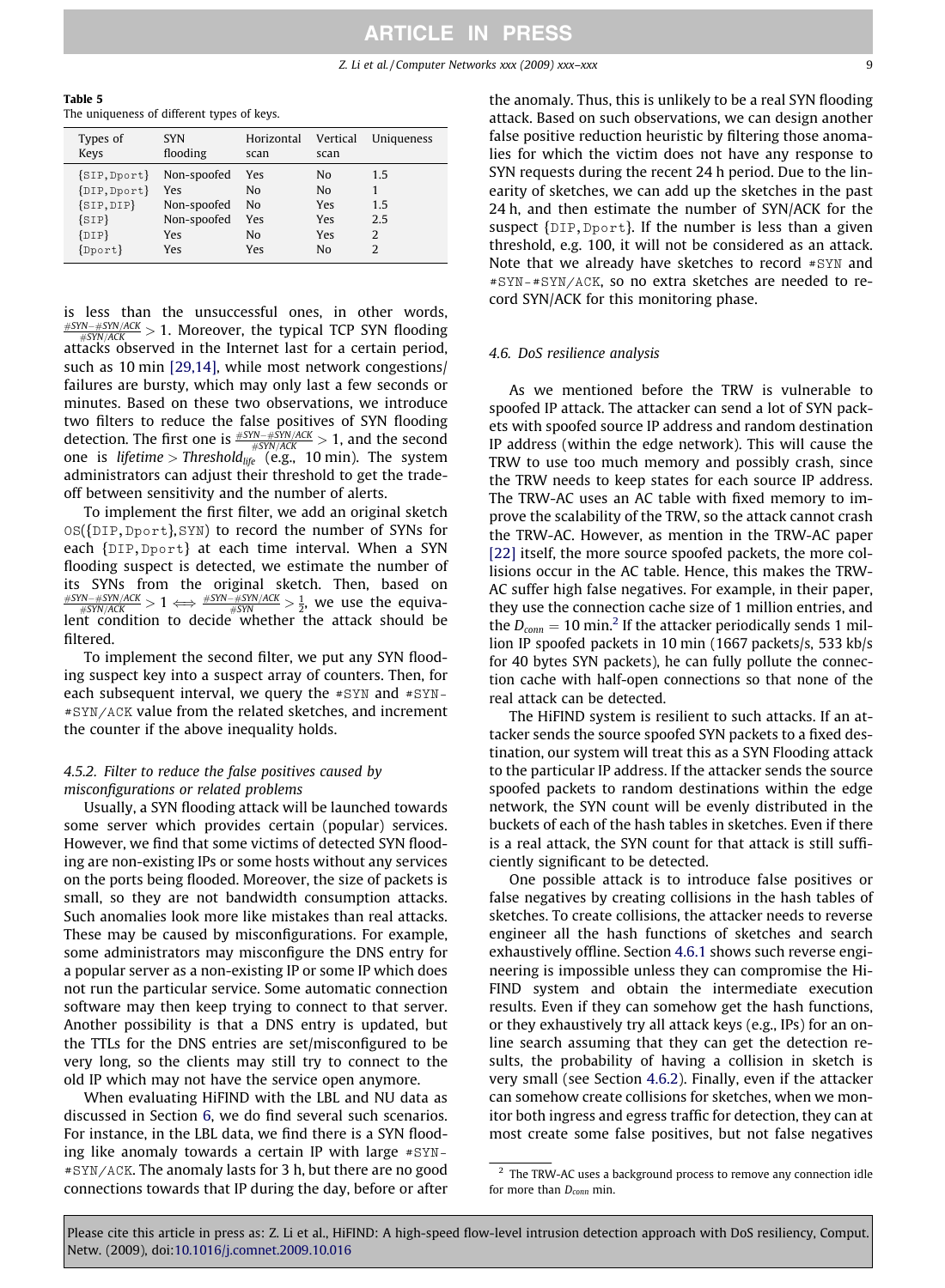(Section 4.6.3). Overall, it is extremely difficult to attack the HiFIND system.

## 4.6.1. Reverse engineering of hash functions is very difficult

In general, if attackers know the input to a hash function and the hashed value output, it is possible to reverse engineer the hash function. However, in HiFIND, although attackers may possibly know the detection result, it is very difficult for them to infer the hash functions because the direct hash output of each hash function is unknown and is impossible to infer.

Essentially, sketches are composed of multiple hash tables, each with different hash functions. There are some parameters determining the hash functions. Given any key, the estimated value from the sketch is the median of the estimated value from all the hash tables. Thus the estimated value does not have any correlation to the buckets (i.e., the direct hash output) of each hash table in which the value of such key is stored. Thus we cannot infer the output value of hash functions, let alone the hash function themselves. So, unless attackers can observe the internal states of algorithm execution, it is impossible for them to reverse engineer the hash functions used in sketches.

Moreover, the parameters are all generated randomly when the HiFIND system starts, and can be reset and thus change all the hash functions when we restart the system.

## 4.6.2. The possibility of finding collisions through exhaustive search is very low

In this subsection, we show that regardless of online or offline search, the probability of finding collisions in sketches is very small. Typically we use  $H = 6$  hash functions in both reversible sketches and original sketches. To make a collision, the attacker needs to make two keys collide in at least  $H - r$  hash functions, where typically  $r = 1$ . Given each hash function has at least  $2^{12}$  buckets, and all the hash functions are independent, the probability of a collision of two random keys will be  $P = \sum_{i=0}^r \binom{H}{H}$  $H - i$  $\sqrt{H}$   $\sqrt{2}$  $S^{H-i}(1-S)^i$ , where  $S = \frac{1}{2^{12}}$ . For  $H = 6, r = 1$ , the possibility is  $P = 5.2 \times 10^{-18}$ .

### 4.6.3. Attacks are limited even with collisions

In this subsection we analyze what attackers can do, even if they can create collisions. In the HiFIND system, we monitor both ingress and egress traffic for detection. Unless the attacker has already compromised some internal machines in the victim network, the attacker can only control one-way traffic. For example, the attacker can only send more SYN packets but cannot make HiFIND receive more SYN/ACK packets which have to come from the victim network. That is, he can only increase the count of #SYN-#SYN/ACK in sketches but cannot decrease it. Thus, he can only create false positives by using collisions, but cannot create false negatives to hide attacks.

As mentioned in Section 3.2, for a reversible sketch, we always use another original sketch for false positive reduction. The attacker must create collisions for both sketches to create a false positive, which is even harder.

### 5. Intrusion classification with two-dimensional sketch

It is crucial to distinguish different types of attack to take the most effective mitigation scheme. However, one major challenge for intrusion detection is that the traffic anomalies are often multidimensional i.e., they can only be identified when we examine traffic with specific combinations of IP addresses, port numbers, and protocols. For example, if the port distribution of a particular attack is unknown, it becomes very hard to distinguish non-IP-Spoofing SYN flooding attacks from vertical scans because both of them will exhibit a single (or a small number) of source IPs sending a large number of un-responded SYN packets to the destination IP. The key difference lies in whether the attacker sends to a small number, e.g., one or two, of the ports (SYN flooding) or many different ports (vertical scan) on the destination. In other words, there is a bi-modal distribution for the number of unique ports visited when there are a large number of un-responded SYN packets from one source to one destination. One mode corresponds to the SYN flooding, and the other, vertical scans. This bi-modal assumption is verified with real network traffic in Section 5.1. Thus, it is essential to know the port distribution, given a specific source IP and destination IP pair {SIP,DIP}, to distinguish between these two attacks. However, existing sketches are all of single dimension. To address this challenge, we design a novel two-dimensional (2D) k-ary sketch and apply it for intrusion classification in Section 5.2.

## 5.1. Verification of the bi-modal distribution for SYN flooding vs. port scans

We tested the bi-modal assumption with one-month edge router traffic from Northwestern University (NU) and Fermi Lab. With samples of two-hour NU data and one-day Fermi data, [Fig. 6](#page-10-0) shows the distribution of the number of attacks with respect to the number of unique ports visited when there is more than 50 un-responded SYNs in a 1-minute interval from one source to one destination. There is a clear bi-modal distribution to distinguish SYN flooding attacks from vertical scans. The former usually have the number of ports visited at less than three. Similarly, there is also a bi-modal distribution between SYN flooding attacks and horizontal scans. SYN flooding attacks have a very small number of destination IPs, while horizontal scans have a much larger amount. [Fig. 7](#page-10-0) shows the distribution of the number of attacks with respect to the number of unique destination IP addresses visited when there are more than 100 un-responded SYNs in a 1-min interval from one source IP to one destination port. Note that in the graph for NU, there is only one mode because there is no SYN flooding attack in the 2 h NU traffic.

Theoretically, in the worst-case, the attackers can create an attack with a port distribution just in between of the typical distributions of vertical scans and SYN flooding. In such an attack, the attackers send large number of SYN packets to multiple ports. The attack can be viewed as vertical scans or SYN flooding or even both. Our approach will fail to differentiate such extreme cases, such cases will be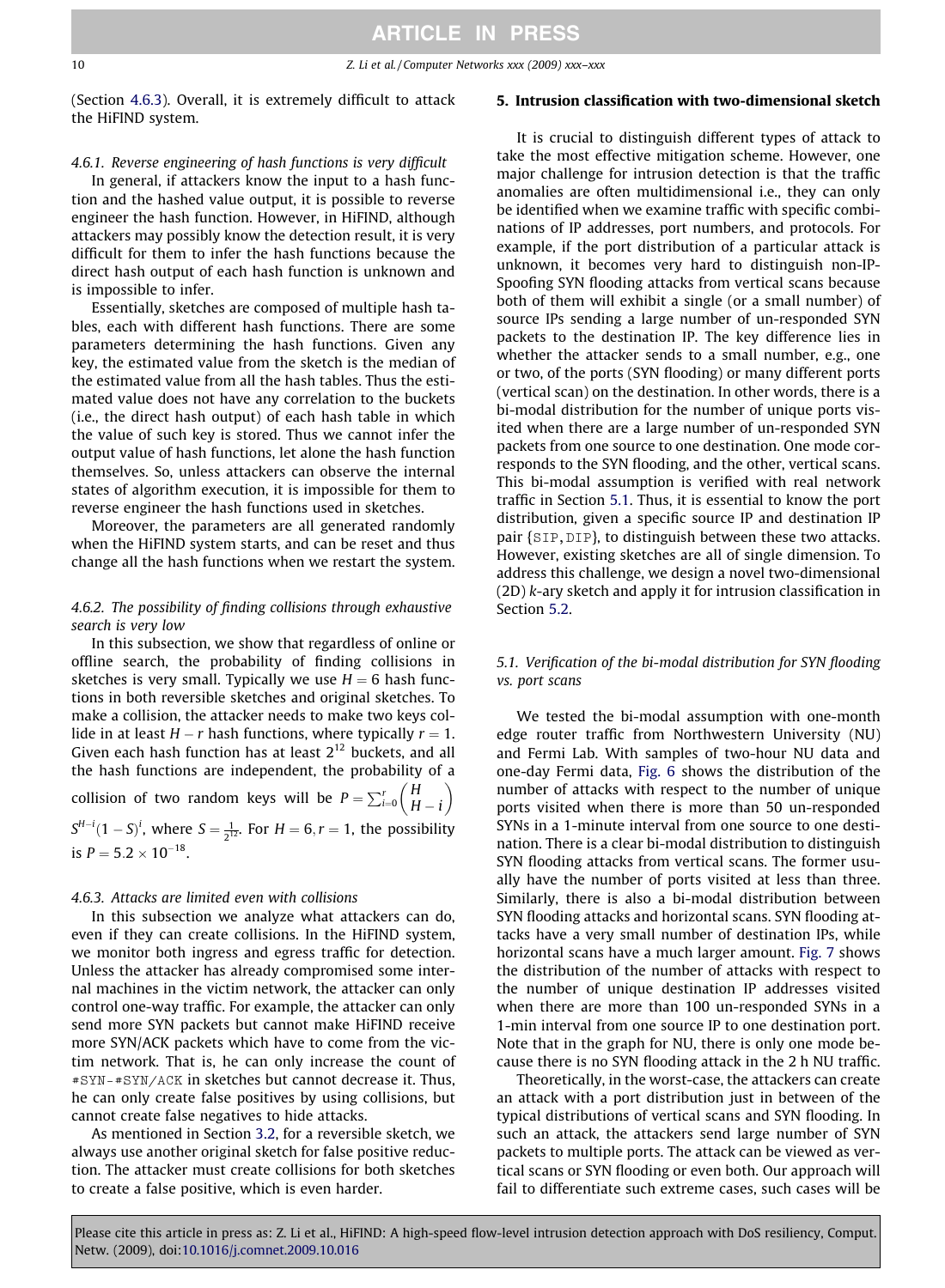<span id="page-10-0"></span>

Fig. 6. The distribution of the number of attacks with respect to the number of unique ports visited when there are more than 50 un-responded SYNs in 1min interval between one {SIP, DIP} pair.

very hard for manual analysis as well. Although we might not be able to differentiate such cases, our system still can detect such attacks and label them as ''undecided". In practice, we believe such attacks are unlikely to happen, since they cannot help attackers to fully avoid detection and make the intended attacks less efficient.

## 5.2. Two-dimensional sketch design and intrusion classification

For the 2D  $k$ -ary sketch, instead of using  $H$  independent one-dimensional hash tables, we use H independent 2D hash tables (matrices), as shown in Fig. 8. Let  $K<sub>x</sub>$  and  $K<sub>y</sub>$  denote the number of buckets for each dimension, respectively. For each 2D hash matrix, we hash two groups of fields into it. Consider the previous example of separating SYN flooding attacks from vertical scans. The x dimension represents the  $\{SIP, DIP\}$ , and the y dimension corresponds to Dport. For each packet, we locate its corresponding entry in the matrix by two independent hash mappings as shown in [Fig. 9,](#page-11-0) and update the bucket in the same manner as for reversible sketches in Section 4.3. Similarly, we can update all H matrices for data stream recording.

In the detection stage, after finding an attack by using reversible sketch or any other method (i.e., the {SIP, DIP} is known), we can use the column of buckets in the hash matrix selected by the {SIP,DIP} to infer the distribution of Dport and pinpoint the type of attack, e.g., a SYN flooding or a vertical scan. The algorithm is as follows. For each 2D hash matrix, the {SIP,DIP} pair selects a column of buckets. We define B to be the total sum of all buckets in the column. We then obtain the sum  $S_p$  of the top p buckets with the largest values (e.g., 5 out of 64). If  $S_p > \phi \times B$  for some  $\phi$  < 1, e.g., 0.8., then we regard it as a SYN flooding. If the majority of the H hash matrices of the 2D sketch



Fig. 7. The distribution of the number of attacks with respect to the number of unique destination IPs visited when there are more than 100 un-responded SYNs in 1-min interval with one SIP, Dport pair.



Fig. 8. Diagram of the two-dimensional  $k$ -ary sketch.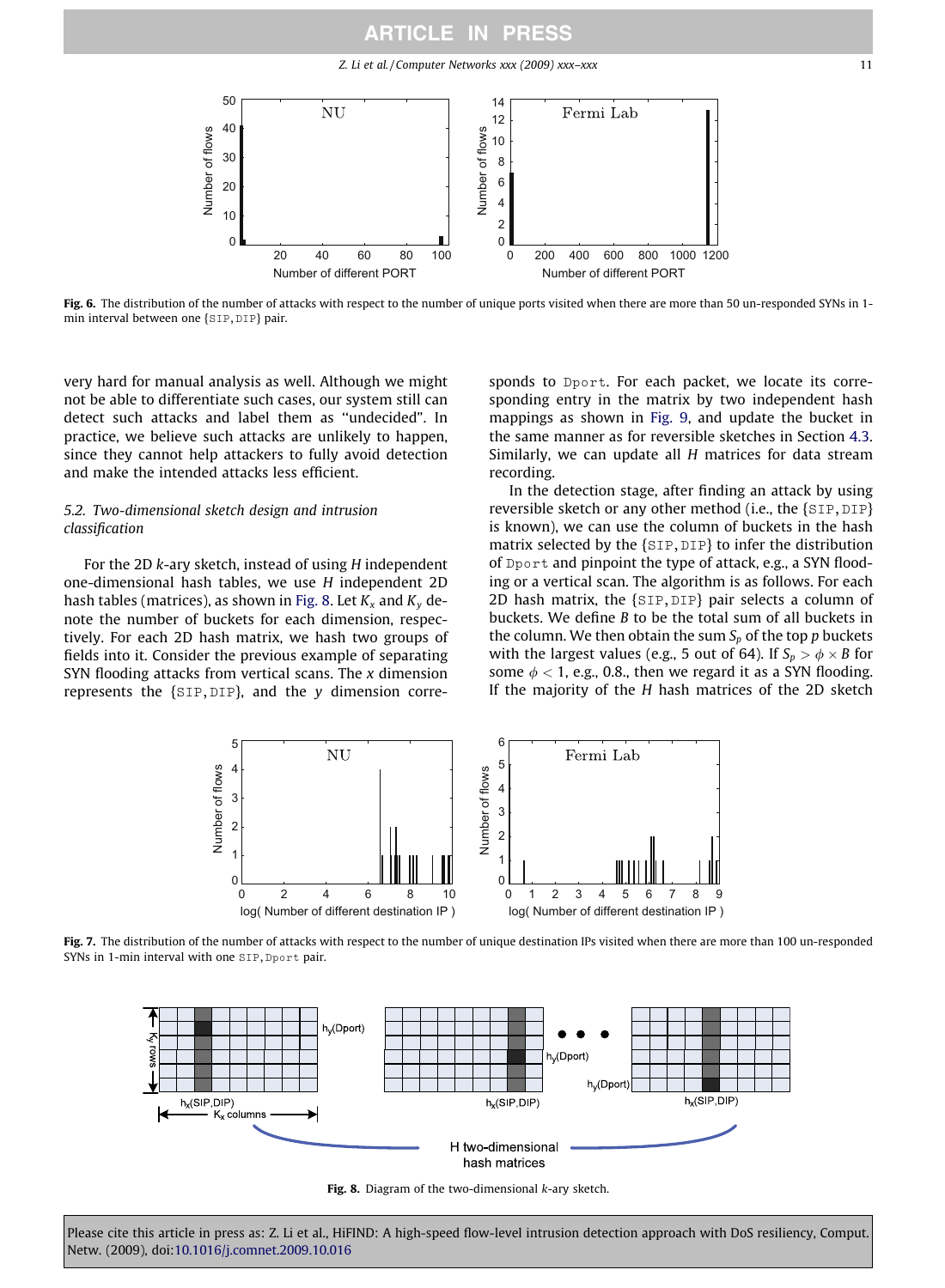<span id="page-11-0"></span>12 Z. Li et al. / Computer Networks xxx (2009) xxx–xxx



Fig. 9. An example of UPDATE operation for two-dimensional sketch.

imply it is a SYN flooding, we conclude it is a SYN flooding attack; otherwise we conclude it is a vertical scan. Similarly, we can differentiate horizontal scans from the SYN flooding attacks.

#### 5.3. Accuracy analysis

An important issue with using the bi-modal distribution to separate SYN flooding attacks versus vertical scan attacks is the possibility of misclassification. The concern is that a vertical scan attack could be hashed among the  $K_v$ buckets of a given column in a hash matrix such that a large number of attacked ports hash to just a single bucket, while the remaining attacked ports are spread out among many different buckets. Such a clumping would cause the detection algorithm to report a SYN flooding attack rather than the correct vertical scan attack (note that the reverse problem of misclassification should not be an issue). Alternatively, it is possible that a key of a SYN flooding attack and a key of vertical scan attack happen to hash to the same column. In such a case, since the hash table can only return SYN flooding or vertical scan for the given column, it will be wrong. To address these issues, we first bound the probability of the first type of misclassification assuming that the given column has been hit by only one type of attack. We will then bound the likelihood of such a column being hit by two separate attacks to get a final bound on the probability of a misclassification.

To bound the probability of the first type of misclassification, we use the Generalized Increment-Decrement Counter Model [\[37\]](#page-16-0). If one SYN packet hashes to the bucket (counter), the counter increases by one; if one SYN/ACK packet hashes to the counter, the counter decreases by one. At the end of a sufficiently large amount of time T called a measurement interval, e.g., 1 min, the counter should accumulate all the packets hashed to it to get the outcome value N. Now, for all normal traffic, there will be an equal number of SYN's and SYN/ACK's, thus contributing a total of zero to the hash matrix.<sup>3</sup> Now, consider a column of the hash matrix that is hashed to by one single vertical scan key. We will assume that a vertical scan sends exactly 1 SYN to B different ports.

Lemma 1. Given a column of a hash matrix whose total SYN value comes from a single vertical scan key, the probability of misclassification is  $Pr[S_p > \phi B] \leqslant K_y e^{\frac{-2\delta^2}{B}}$ , probability by mist<br>where  $\delta = \frac{B}{p} \left( \phi - \frac{p}{K_y} \right)$ .

**Proof.** Let  $X_i$  be a random variable denoting the total traffic in bucket *i* of a given column. As each  $X_i$  is a binomial variable with mean  $\frac{B}{K_y}$ , from the Chernoff bound we get that  $Pr\left[X_i > \frac{B}{K_y} + \delta\right] < e^{\frac{-2\delta^2}{B}}$ . For the largest  $X_i, X_{max}$ , we thus get  $Pr\left[X_{max} > \frac{B}{K_y} + \delta\right] < K_ye^{\frac{-2\delta^2}{B}}$ . Further, we know that if the sum of the top p buckets  $S_p$  exceeds  $p\left(\frac{B}{K_y} + \delta\right)$ , then by the pigeon hole principle at least one  $X_i$  must exceed  $\frac{B}{K_y} + \delta$ , which yields  $Pr\left[S_p > \frac{B_p}{K_y} + p\delta\right] < K_y e^{\frac{-2\delta^2}{B}}$ . By setting  $\delta = \frac{B}{p} \left( \phi - \frac{p}{K_y} \right)$  we get the desired inequality.  $\Box$ 

Having bounded the possibility of misclassification assuming only one attack for a given bucket, we now consider the probability of actually getting this scenario. Let  $f$ and  $\nu$  denote the total number of SYN flood attacks and vertical scan attacks within a measurement interval T, respectively. First, we will bound the probability of misclassifying a vertical scan. For a given key that constitutes a vertical scan, the key will be correctly categorized in any given hash matrix according to Lemma 1 unless a SYN flood attack key j also hashes to the same bucket (multiple vertical scans in a single bucket will still register as a vertical scan). Combining the probability of such a collision with Lemma 1 yields the following lemma.

Lemma 2. The probability that a given hash matrix h correctly classifies a vertical scan key k is  $P[correct_h] \ge$  $S = \left(\frac{K_x - 1}{K_x}\right)$  $\left(\frac{K_{\rm x}-1}{K_{\rm x}}\right)^f$  (1 – error), where error =  $K_{\rm y}e^{-\frac{2\beta^2}{B}}$  as stated in Lemma 1.

**Proof.** The probability of one or more of the  $f$  SYN flood keys hashing to a single given bucket is  $\left(\frac{K_x-1}{K_x}\right)$  $\left(\frac{K_x-1}{K_x}\right)^f$ . Combining this event with Lemma 1 yields the result.  $\square$ 

We now use this lemma to derive the probability of failure that takes the majority result of the H hash tables.

Theorem 3. Given a key k of a vertical scan, the majority of the H hash matrices will classify k as a vertical scan attack with probability at least  $\sum_{r=\lfloor\frac{H}{2}\rfloor+1}^{H}$ H  $\binom{H}{r} S^r (1-S)^{H-r}$  where  $S = \left(\frac{K_x - 1}{K_x}\right)$  $\left(\frac{K_x-1}{K_x}\right)^f$  (1 – error) where error is as stated in Lemma 1.

Proof. The result follows from observing that the total number of correct hash matrices is a binomial variable.  $\Box$ 

Theorem 4. Given a key k of a SYN flooding, the majority of the H hash matrices will classify k as a SYN flooding attack with probability at least  $\sum_{r=\lfloor\frac{H}{2}\rfloor+1}^{H}$ H r  $\binom{H}{r} S^r (1-S)^{H-r}$  where  $S = \left(\frac{K_x - 1}{K_x}\right)$  $\left(\frac{K_{x}-1}{K}\right)^{f+v}$ .

Proof. The number of correct hash matrices is a binomial variable, so it is sufficient to show that the probability of successful classification for any given matrix is at least  $S. \square$ 

 $3$  This is not always true, but given a large enough measurement window and high volume traffic, it is approximately true.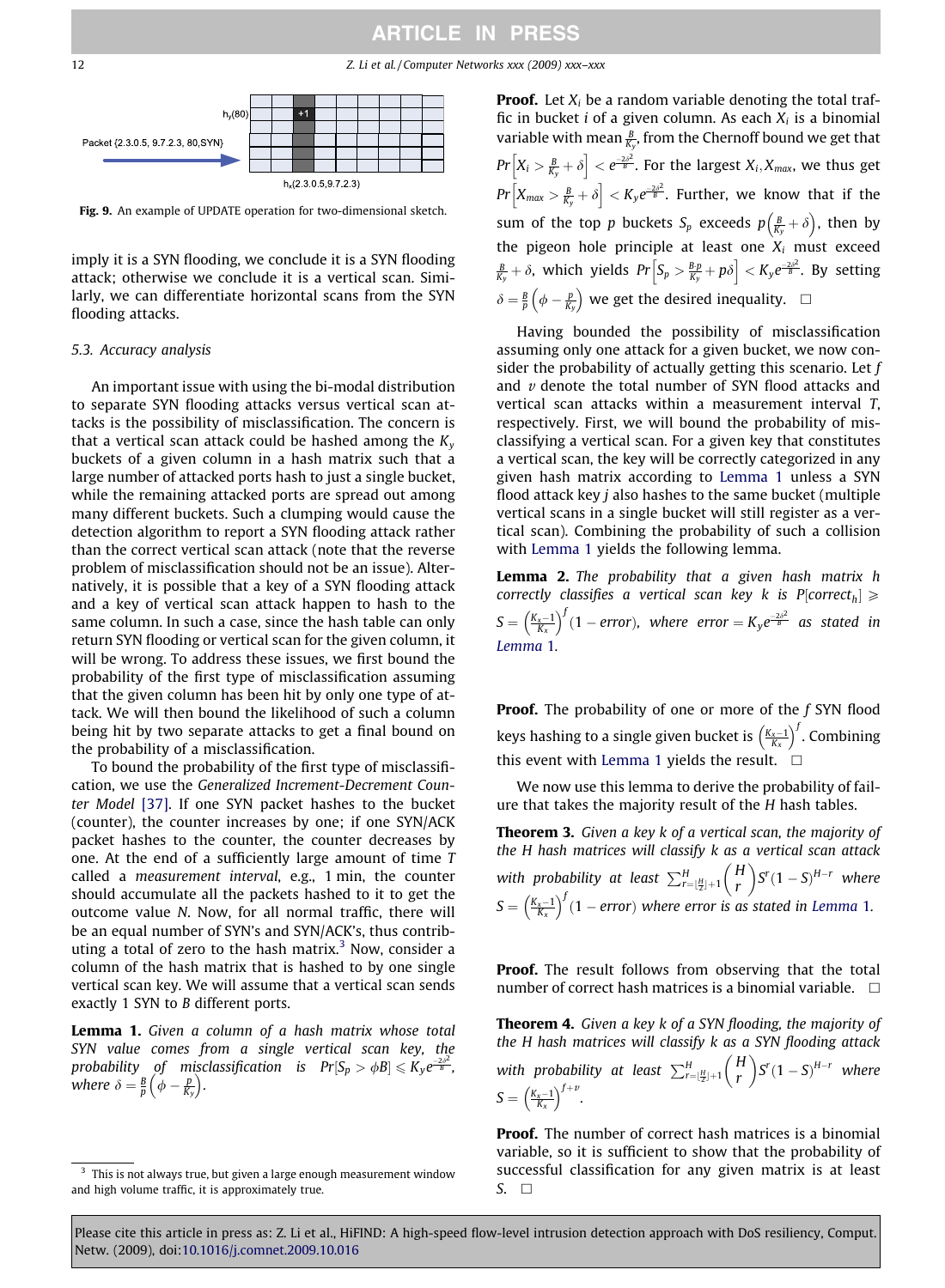As an example of the bounds provided by [Theorems 3](#page-11-0) [and 4,](#page-11-0) consider the following typical values. For  $H = 5$ ,  $p = 5, \phi = 0.8, K_x = 4096, K_y = 64$  (these configurations are also adopted in the evaluation of Section 6),  $B = 200, f = 5$ , and  $v = 5$ , we get that a vertical scan will be detected with probability at least 99.9956% and a SYN attack will be classified correctly with probability at least 99.99999%. Note that the larger B is, the larger these probabilities are. We can achieve similar misclassification bounds for reporting a horizontal scan as a SYN flooding and vice versa.

### 6. Evaluation

### 6.1. Evaluation methodology

In this section, we evaluate HiFIND with both simulation and on-site experiment.

- We use the router traffic traces collected at the Lawrence Berkeley National Laboratory (LBL) for simulation. The one-day trace consists of about 900M netflow records. Unfortunately, the sampling rate is unknown.
- We apply HiFIND for on-site detection at the Northwestern University (NU, which has several Class B networks) edge routers. The router exports netflow data continuously which is recorded with sketches of HiFIND on the fly. At the end of each minute, HiFIND detects intrusions online as shown in [Fig. 3.](#page-5-0) We also record the complete netflow records for detection comparison. The one day experiment in May 2005 consists of 239M netflow records. The total traffic is 1.8TB. The average packet rate is 37 k/s and the peak packet rate is 79 k/s. The flows were constructed from packet sampling at a 1:1 rate.

Unless denoted otherwise, the default time interval for constructing the time series for detection is 1 min.

The data recording part of the HiFIND system consists of: (1) three reversible sketches (RS), one for  $\{SIP, \text{Dport}\}$ , one for {DIP,Dport}, and the other for {SIP,DIP}, (2) one original sketch (OS) for {DIP,Dport}, and (3) two 2D sketches for  ${SIP, \text{Dport}} \times {DIP}$  and  ${SIP, \text{DIP}} \times {Dport}$ . For all the RS and 2D sketches we update #SYN-#SYN/ACK as the value, and only for the OS, we use #SYN as the value.

The following parameters are chosen based on systematic study as in [\[20,42\]](#page-16-0). We adopt 6 stages for each RS and OS, and 5 stages for each 2D sketch in our system. We use  $2^{12}$  buckets for each stage in 48-bit RS,  $2^{16}$  buckets for each stage in the 64-bit RS, and  $2^{14}$  buckets for all their verification sketches.  $2^{14}$  buckets are applied for each stage in OS. We also use  $2^{12} \times 64$  buckets for each stage of the 2D sketches. Therefore, the total memory is 13.2 MB.

Both NU and LBL have a large amount of traffic, so we set the detection threshold to be one scan per second for both horizontal and vertical scans, and one un-responded SYN packet per second for SYN flooding attacks. The thresholds can be adjusted by network administrators.

The evaluation metrics include detection accuracy (in terms of the true positive and false positive percentages), execution speed, the amount of memory access per-packet, and the amount of memory used in the recording stage. To evaluate the accuracy of the HiFIND system, we take the following steps. First, we solely evaluate the error introduced by the sketches, which is very small as shown in Section 6.2. Second, we compare the HiFIND system with two existing network intrusion detection approaches for both single-router detection and aggregated detection in Section 6.3 and find that HiFIND significantly outperforms others. Thirdly, we manually validate the attacks we detected in Section 6.4. Regarding online performance, in Section 6.5, we demonstrate the small memory consumption, small number of memory accesses per-packet and high-speed of the HiFIND system.

We implement both EWMA and non-seasonal Holt– Winter time series analysis algorithms in the HiFIND system. The two methods give very similar results for the one day NU data and the LBL data. We thus use EWMA as the default method to show all evaluation results.

## 6.2. Sketches highly accurate in recording traffic for detection

Table 6 shows the three phases of our detection results. We first detect attacks using reversible sketches with algorithms described in Section 4.3. The results are shown as "Raw results" ("Phase 1") in Table 6. 2D sketches reduce the false positives for port scans introduced by SYN flooding attacks (''Phase 2") of Table 6. The heuristics in Section 4.5 reduce false positives of SYN flooding attacks (''Phase 3").

To evaluate the errors introduced by sketches, we compare the results obtained from the same detection algorithm but with two different types of traffic recording: (1) sketches; (2) accurate flow table to hold per-flow information (we call it non-sketch method). We find that we detect exactly the same attacks for the two configurations with very different amounts of memory (see memory consumption discussion in Section 6.5). This shows sketches are highly accurate in recording the traffic for detection.

## 6.3. HiFIND outperforms other existing network IDSes

#### 6.3.1. Detection over a single-router

We compare the HiFIND with other state-of-the-art network intrusion detection approaches as introduced in Section 2: the TRW [\[21\]](#page-16-0) for port scan detection and the CPM [\[13,14\]](#page-16-0) for SYN flooding detection.

### Table 6

| Detection results under three phases. |  |  |  |
|---------------------------------------|--|--|--|
|---------------------------------------|--|--|--|

| Traces Attack<br>type |                        | Phase 1: Raw<br>results | False positive reduction |                      |
|-----------------------|------------------------|-------------------------|--------------------------|----------------------|
|                       |                        |                         | Phase 2: Port<br>scan    | Phase 3:<br>Flooding |
| <b>NU</b>             | <b>SYN</b><br>flooding | 157                     | 157                      | 32                   |
|                       | Hscan                  | 988                     | 936                      | 936                  |
|                       | <b>Vscan</b>           | 73                      | 19                       | 19                   |
| LBL.                  | <b>SYN</b><br>flooding | 35                      | 35                       | $\Omega$             |
|                       | Hscan                  | 736                     | 699                      | 699                  |
|                       | <b>Vscan</b>           | 40                      | 1                        | 1                    |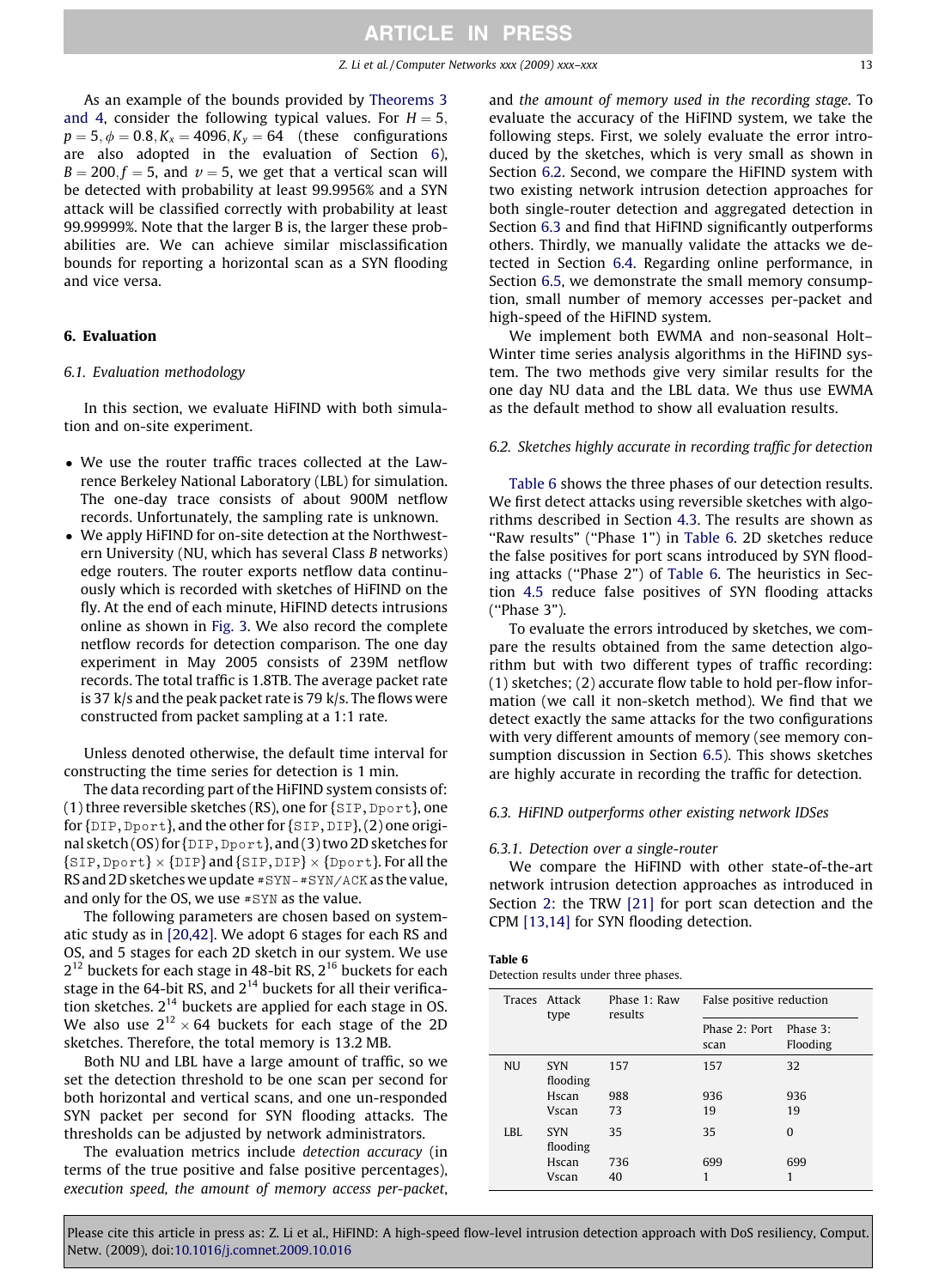Table 7 Horizontal scans detection comparison of HiFIND and TRW aggregated by source IP.

| Data | <b>TRW</b> | <b>HiFIND</b> | Overlap number |
|------|------------|---------------|----------------|
| NU   | 497        | 512           | 488            |
| LBI. | 695        | 699           | 692            |

For TRW experiments, we choose similar parameters as those mentioned in their paper,  $P_D = 0.99, P_F = 0.01$ ,  $\theta_1 = 0.2$  and  $\theta_0 = 0.8$ . We then apply the TRW method on NU data and LBL data with a 1 min time interval, and the same threshold as we set in our system previously. After obtaining the TRW results, we filter out the repeated alerts from the original reports and get the final result, as well as what we do in our HiFIND system. Table 7 shows the comparison results of our methods with TRW for horizontal scan detection. In TRW, the horizontal scans from the same source IP but to different ports are counted as only one attack. Thus, we aggregate the horizontal scans detected by HiFIND with the source IP address. We observe that the scans detected by these two methods have very good overlap, except for a few special cases. There are a small number of horizontal scans detected by HiFIND but not TRW due to the following reasons. Some attacks have both successful connection attempts and unsuccessful connection attempts. TRW gives each attempt different weights and multiplies them together for detection. If the product value is higher than a certain threshold, it will be identified as a port scan. In some cases, although the number of unsuccessful connections is fairly large, more than 500, they still have several successful connections, such as 100–150. TRW is not sensitive to this kind of abnormal behavior. In fact, we should consider these behaviors as abnormal ones, or at least suspicious ones.

Meanwhile, there are a very small number of scans detected by TRW but not HiFIND. They are caused by some scenarios as follows. The attackers scan multiple hosts, and for different hosts, they scan at different ports. When aggregated by either {SIP,DIP} or {SIP,Dport}, the number of scans is relatively small and less than our threshold. But TRW aggregates the scan by source IP and counts the number of unique destination IP's for detection, and thus will detect such behavior. We are not aware of any worms using such scans for propagation. It seems more like a combination of multiple small scans. Since the number of scans to each port and the number of scans to each host are small, the overall effect of such scans is still relatively small, i.e., not a major attack. It is part of our future work to further investigate such problems.

From the results above, we find the TRW and the Hi-FIND have a good overlap, however, under the worst-case the HiFIND system is resilient to DoS attacks, while the TRW will run out of memory. The detailed analysis is described in Section 6.5.1. Moreover, in practice HiFIND is hardware implementable for online data recording, so that it can be deployed on high-speed networks.

Next, we compared our method with CPM for SYN flooding attack detection. The results are shown in Table 8. Note that CPM detection is based on overall traffic, but not

TCP SYN flooding detection comparison of HiFIND and CPM.

| Data      | <b>CPM</b>   | <b>HiFIND</b> | Overlap number |
|-----------|--------------|---------------|----------------|
| NU<br>LBL | 1422<br>1426 | 1427          | 1422           |

on each flow, so it can only report for each interval whether there is an attack or not. For a fair comparison, we also count the number of intervals that SYN flooding attacks detected by HiFIND span on (not the real number of attacks) and include them in Table 8.

In the LBL traces, there is no SYN flooding, but a very large number of scans. As discussed before, CPM cannot differentiate them, so it treats all the scans as SYN flooding producing a large number of false positives. On the other hand, CPM and HiFIND have very similar results for the NU data because the port scans are mixed with SYN flooding for each interval, and thus the port scans do not cause any false positives for CPM. Meanwhile, there is a small number of intervals in which SYN flooding is buried in the rest of the normal traffic, which have large numbers of normal SYN and SYN/ACK packets from the traffic of other hosts, and thus for the total traffic  $\frac{SYN-SYN/ACK}{SYN/ACK}$  < 1, meaning CPM cannot detect them.

### 6.3.2. Aggregated detection over multiple routers

In this section, we consider the network topology of [Fig. 4](#page-6-0) discussed in Section 4 and evaluate the performance of HiFIND and TRW under such scenarios. To simulate asymmetric routing and multi-path routing caused by per-packet load balancing on routers, we split the packetlevel traffic from a Northwestern University edge router into three routers randomly, for both inbound and outbound packets. For each packet, we randomly select an edge router to deliver, i.e., for any single connection, the incoming SYN packet and the outgoing SYN/ACK packet have 2/3 probability to go through different routers.

For HiFIND, we obtain the same results as those when the traffic goes through the same router, i.e., the results in Section 6.3.1. In comparison, we apply TRW to the data on each router for detection. Thus we get three sets of results. We put them together and remove the redundant alerts as the final results. In the previous single-router experiments, we set the alert threshold as 60 for TRW, and find 497 horizontal scans. For the multi-path experiments, we run two experiments with different thresholds. We first keep the same threshold 60 in each router, and we obtain 461 alerts in the final results. Compared to one-router experiments of TRW, there are 36 false negatives in this result. Then, considering that each router may only get 1/3 of the attack and response traffic, we reduce the threshold to 20 correspondingly. In this case, TRW reports 578 horizontal scans, which has 81 false positives and no false negatives.

### 6.4. Detected intrusions successfully validated

In the previous section, we compare the HiFIND with other statistical detection methods. But, it does not show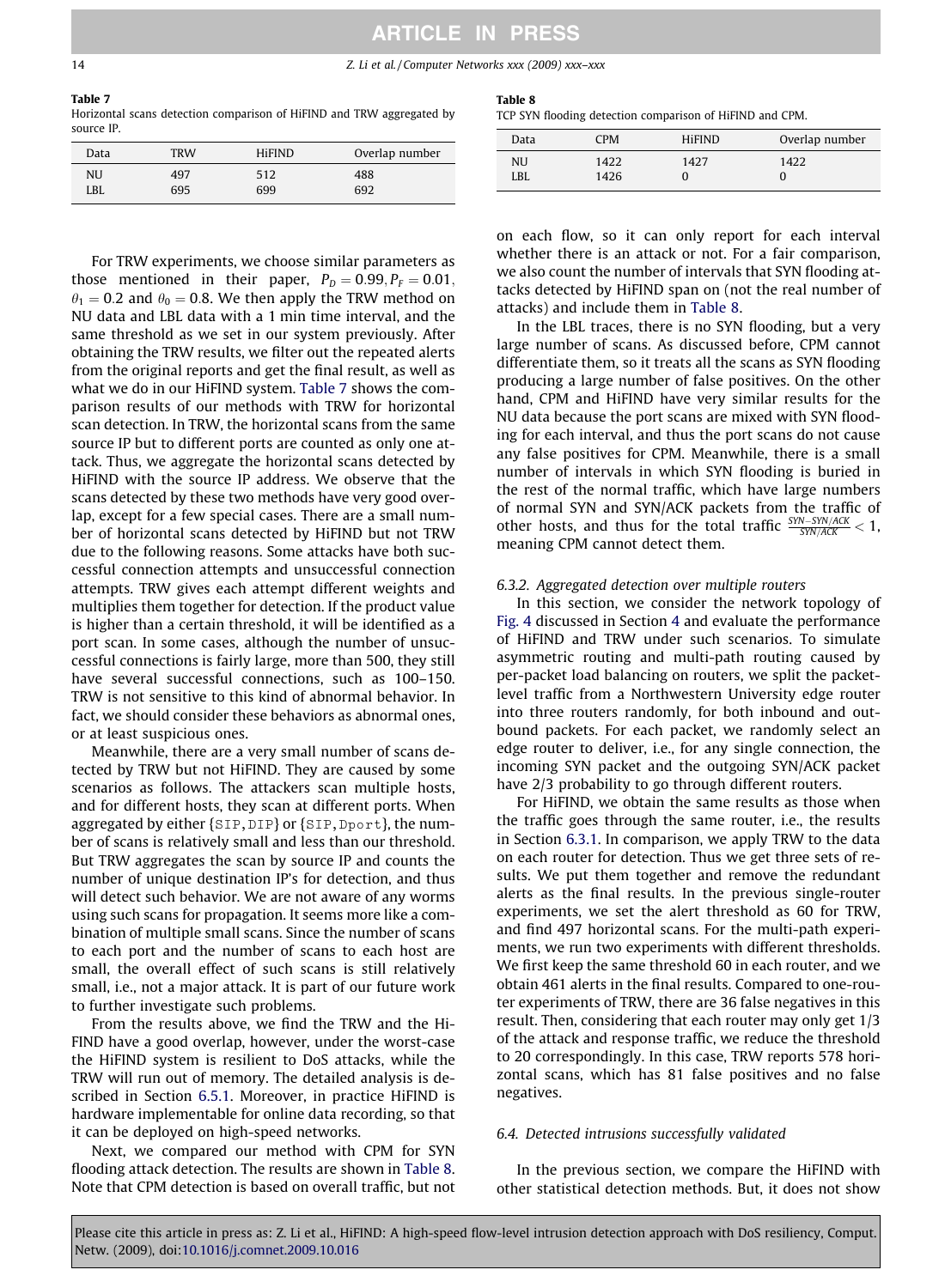whether the attacks detected are the real ones. In this section we manually examine a certain number of attacks for validation.

### 6.4.1. SYN flooding

We validate our SYN flooding detection results with backscatter [\[29\]](#page-16-0) because the Anderson–Darling A2 uniformity test in backscatter is a very strong one and can hardly reach the significance level 0.05 if they are not uniformly distributed. However, backscatter has one limitation: it only checks the reply traffic from the victim, and assumes that each attack packet is replied to the victim, which is not valid in many cases (observed from our netflow data as well). Furthermore, in our evaluation, we only detect incoming attacks. Thus, we tweak backscatter a bit, to check the incoming SYN traffic, and test the uniform distribution of the source IPs if they are all towards the same destination IP and the total number of such source IPs are large enough. Among the 32 SYN floodings detected, there are 21 matched with backscatter results. For the other 11 attacks, three have uniformity values very close to the threshold, Anderson–Darling A2 test with significance level 0.05 [\[29\].](#page-16-0) Another three have IP's spoofed in some regular manner. For instance, one has the IP address spoofed as: 1.0.0.\*, 1.0.1.\*, 1.0.255.\*, 2.0.0.\*, etc.. But the distribution of such addresses does not satisfy the uniformity test. The remaining five attacks are hard to validate with only packet headers. But nowadays many DoS attacks are launched with botnet using un-spoofed IP's because ISPs tend to drop randomly spoofed packets through ingress filtering.

#### 6.4.2. Horizontal scans

We manually validate horizontal scans, in particular, the top 10 and bottom 10 attacks in terms of their change difference. Table 9 shows the top 10 horizontal scans for the NU experiment, whose #SYN–#SYN/ACK change count ranges from 24,000 to 60,000. Table 10 shows the bottom 10 horizontal scans, whose #SYN–#SYN/ACK change count ranges from 60 to 64. Table 11 and [Table 12](#page-15-0) demonstrate the top 10 and bottom 10 horizontal scans for the LBL trace. Through this evaluation table, we find that they are all possible attacks, including MSBlast worm (Nachi), SQL-Snake worms, SSH scans, etc.. There are even some unknown worm scans detected by us, and also confirmed in the Dshield [\[53\]](#page-17-0), the largest worldwide intrusion log repository.

### Table 9

Top 10 of Horizontal scans in NU experiment.

| Anonymized SIP  | Dport | #Unique DIP | Cause           |
|-----------------|-------|-------------|-----------------|
| 204.10.110.38   | 1433  | 56275       | SQLSnake scan   |
| 5.4.247.103     | 1433  | 54788       | SQLSnake scan   |
| 15.38.124.150   | 1433  | 46586       | SQLSnake scan   |
| 5.64.27.226     | 1433  | 45981       | SQLSnake scan   |
| 109.132.101.199 | 22    | 45014       | Scan SSH        |
| 95.30.62.202    | 3306  | 25964       | MySQL Bot scans |
| 162.39.147.51   | 6101  | 24741       | Unknown scan    |
| 15.192.50.153   | 4899  | 23687       | Rahack worm     |
| 15.82.184.106   | 4899  | 19794       | Rahack worm     |
| 5.55.96.69      | 1433  | 19217       | SOLSnake scan   |
|                 |       |             |                 |

## Table 10

Bottom 10 of horizontal scan in NU experiment.

| Anonymized SIP | Dport | #Unique DIP | Cause                 |
|----------------|-------|-------------|-----------------------|
| 98.198.251.168 | 135   | 64          | Nachi or MSBlast worm |
| 3.66.52.227    | 445   | 64          | Sasser and Korgo worm |
| 20.128.114.246 | 445   | 64          | Sasser and Korgo worm |
| 2.0.28.90      | 139   | 64          | NetBIOS scan          |
| 91.115.92.212  | 445   | 64          | Sasser and Korgo worm |
| 98.198.0.101   | 135   | 64          | Nachi or MSBlast worm |
| 162.8.171.169  | 139   | 62          | NetBIOS scan          |
| 82.203.230.86  | 135   | 62          | Nachi or MSBlast worm |
| 165.5.42.10    | 5554  | 62          | Sasser worm           |
| 189.75.216.218 | 139   | 62          | NetBIOS scan          |
|                |       |             |                       |

| Table 11 |                                           |  |  |  |
|----------|-------------------------------------------|--|--|--|
|          | Top 10 Horizontal scans in the LBL trace. |  |  |  |

| Anonymized SIP | Dport | #unique DIP | Cause         |
|----------------|-------|-------------|---------------|
| 352841         | 1433  | 16014       | SQLSnake scan |
| 251293         | 21    | 10360       | FTP scan      |
| 199707         | 80    | 7893        | HTTP scan     |
| 295205         | 80    | 7536        | HTTP scan     |
| 346376         | 80    | 6980        | HTTP scan     |
| 347333         | 80    | 6935        | HTTP scan     |
| 312475         | 21    | 5892        | FTP scan      |
| 447394         | 1433  | 5875        | SQLSnake scan |
| 285091         | 4000  | 5775        | SkyDance worm |
| 227176         | 554   | 5660        | RTSCP scan    |

## 6.4.3. Vertical scans

We also manually validate vertical scans for both the LBL trace and the NU experiment. In the LBL trace, we found one vertical scan. It scanned some well-known service ports, such as HTTPS(81), HTTP-Proxy(8000,8001,8081).

In the NU experiment, we found in total 19 vertical scans. We manually checked the top 5 and bottom 5 vertical scans in terms of the ports they scanned. We found the vertical scans are mostly interested in the well known service ports and Trojan/BackDoor ports, for the well know services ports, most of them scanned: HTTP(80), FTP(21), RTSP(554), Cache(3128) etc.. Moreover, most attacks are also interested in Trojan/BackDoor ports, for example, WinHole(808,1082), Slapper(1978), SubSeven 2.1(7000), Tini(7777), OpwinTRojan(10,000), etc.. All these characteristics drive us to believe that these vertical scans are real scans.

### 6.5. Evaluation results for online performance constraints

### 6.5.1. Small memory consumption

It is very important to have small memory consumption for online traffic recording over high-speed links, to make use of the fast SRAM and for potential implementation in specialized hardware e.g., FPGA or ASIC. In our experiments, we only use a total memory of 13.2 MB for traffic recording. Note that such settings work well for a large range of link speeds, as we tried on different network traces. Sketch can report heavy changes and heavy hitters with the statistical accuracy bounds given in [\[42,19\]](#page-16-0).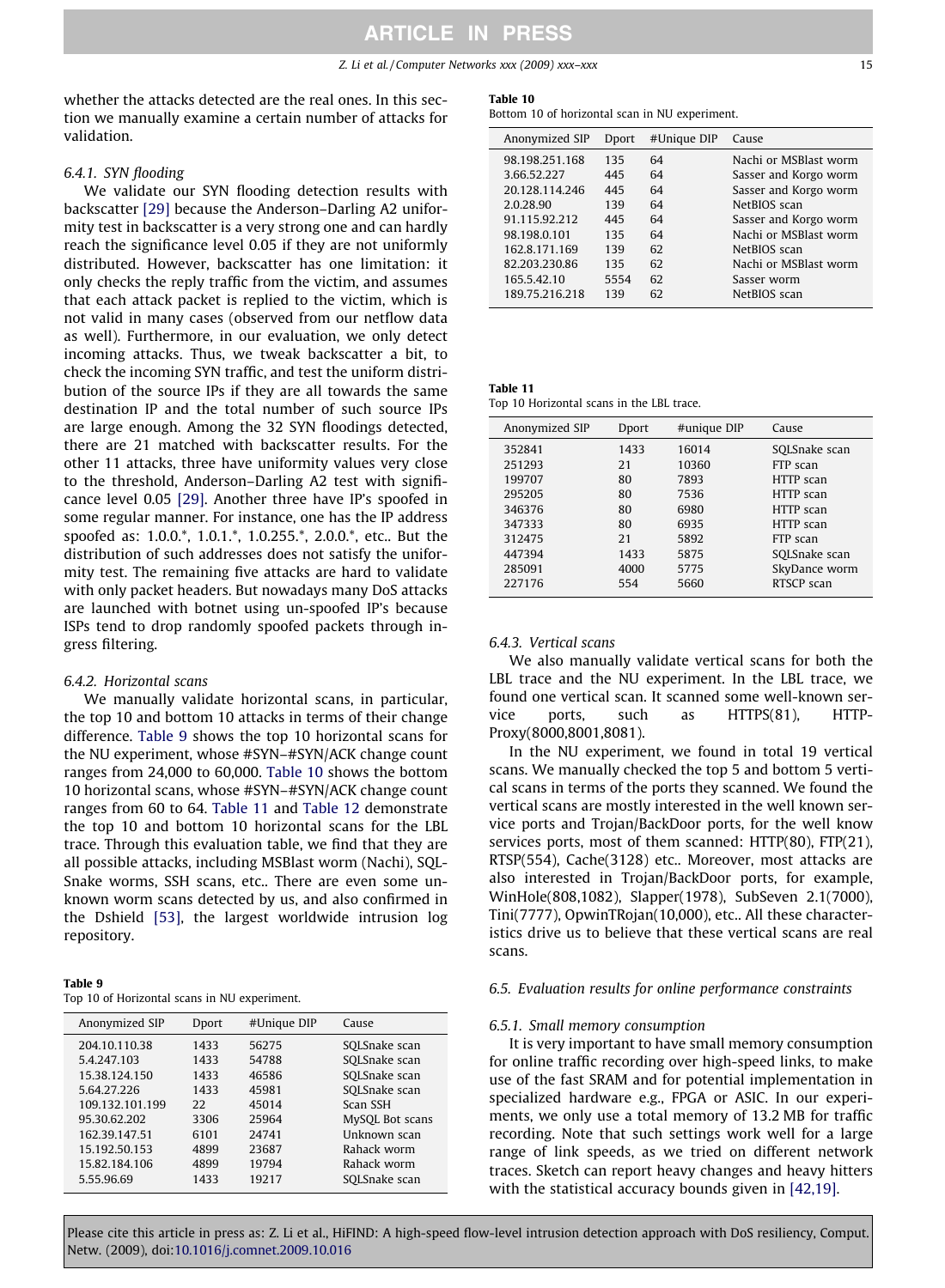#### <span id="page-15-0"></span>16 Z. Li et al. / Computer Networks xxx (2009) xxx–xxx

Table 12 Bottom 10 Horizontal scans in the LBL trace.

| Anonymized SIP | Dport | #Unique DIP | Cause                 |
|----------------|-------|-------------|-----------------------|
| 191136         | 135   | 67          | Nachi or MSBlast worm |
| 4698           | 135   | 67          | Nachi or MSBlast worm |
| 432940         | 135   | 66          | Nachi or MSBlast worm |
| 219400         | 135   | 66          | Nachi or MSBlast worm |
| 253855         | 135   | 66          | Nachi or MSBlast worm |
| 445247         | 135   | 66          | Nachi or MSBlast worm |
| 81248          | 135   | 66          | Nachi or MSBlast worm |
| 218603         | 135   | 64          | Nachi or MSBlast worm |
| 98802          | 135   | 64          | Nachi or MSBlast worm |
| 208650         | 139   | 26          | NetBIOS scan          |

On the other hand, if hash tables are used to record every flow, much larger memory is required as shown in Table 13. We consider the worst-case traffic of all-40 byte-packet streams with 100% utilization of the link capacity. There is a spoofed SYN flooding attack with a different source IP (and maybe even different destination IP) for each packet. For the method without sketch, it needs at least three hash tables corresponding to the three reversible sketches in our detection methods. For each packet, at least a new entry will be added to both the {SIP, DIP} table and the {SIP, Dport} table. Every entry of the hash table needs 6–8 bytes to store the key (e.g., SIP and DIP) and another 4 bytes to store the value. For example, when the bandwidth is 2.5 Gbps, for 1 s, the total memory consumption is  $(2.5G/(8 \times 40)) \times (12 + 10) = 171.875 \text{ MB}.$ For TRW, for each {SIP, DIP} pair, it maintains a likelihood ratio which is updated based on observed SYN and SYN/ ACK. Thus, for the example above, the total memory consumption is  $(2.5G/(8 \times 40)) \times 12 = 93.75$  MB. Thus, both of the methods will run out of memory very quickly in these scenarios.

## 6.5.2. Small memory access per-packet for online monitoring

There are 15 memory accesses per-packet for 48 bit reversible sketches and 16 per-packet for 64-bit reversible sketches (see [\[20\]](#page-16-0) for details). For each two-dimensional sketch, we only need 5 memory accesses per-packet, one for each 2D hash matrix. Thus, when recording these sketches in parallel or in pipeline, the HiFIND system has a very small number of memory accesses per-packet and is capable of online monitoring.

## 6.5.3. Traffic monitoring and intrusion detection with high speeds

The HiFIND system is composed of the three reversible sketches and two 2D sketches. The speed of 2D sketches is much faster than that of the reversible sketches. Thus, the

Table 13

speed is dominated by the latter. For a real HiFIND system, we will implement it in hardware so that multiple sketches can be updated in parallel. With our prototype single FPGA board implementation, we are able to sustain 16.2 Gbps throughput for recording all-40-byte packet streams (the worst-case) with a reversible sketch.

We can also use multi-processors to record multiple sketches simultaneously in software. With a Pentium Xeon 3.2 GHz machine with normal DRAM memory, we record 239M items (1.8TB, 1-day NUIT data) with one reversible sketch in 20.6 s, i.e., 11M insertions/s. For the worst-case scenario with all-40-byte packets, this translates to around 3.7 Gbps. These results are obtained from code that is not fully optimized and from a machine that is not dedicated to this process. If we update the three reversible sketches serially, we can still archive 3.8M insertions/s.

For the on-site NU experiments covering a total of 1430 min, the HiFIND system used 0.34 s on average to perform detection for each one-minute interval, and the standard deviation is 0.64 s. The maximum detection time (for which the interval contains the largest number of attacks) is 12.91 s, which is still far less than 1 min.

In order to show the scalability of HiFIND, we further do some stress experiments. We compress the NU data by the factor of 60, and detect the top 100 anomalies in each interval. The HiFIND system used 35.61 s on average in detection for each interval. The maximum detection time is 46.90 s.

## 7. Potential limitations of the HiFIND system

There are roughly two types of stealthy attacks: small rate attacks and slow ramping attacks. Depending on the detection threshold, HiFIND may not be very sensitive to stealthy scans for small rate attacks. On the other hand, small rate attacks in general are not very interesting for high-speed network gateways/routers because a low detection threshold tends to produce large volumes of scan alerts and will overwhelm network administrators. Such attacks usually also have limited effects. To deal with them, we can potentially combine the HiFIND system with existing network and host-based detection schemes, like TRW which is more sensitive to detect stealthy scans. We deploy the HiFIND system at edge routers of an edge network to detect most serious attacks while for some subnets or servers which require more secure protection, we apply TRW to detect stealthy scans.

For the "slow ramping" attack, attackers gradually increase the attack rate so that no significant request pattern changes are exhibited. Here we can aggregate the traffic at a coarser time interval, e.g. hourly, daily, so the traffic

| Memory comparison (bytes).                                    |                             |                |              |                         |                 |                |  |
|---------------------------------------------------------------|-----------------------------|----------------|--------------|-------------------------|-----------------|----------------|--|
| Methods                                                       | 2.5 Gbps                    |                |              | 10 Gbps                 |                 |                |  |
|                                                               | 1 s                         | min            | 5 min        | 1 s                     | 1 min           | 5 min          |  |
| HiFIND with sketch<br>HiFIND with complete info<br><b>TRW</b> | 13.2M<br>171.875M<br>93.75M | 10.3G<br>5.63G | 51.6G<br>28G | 13.2M<br>687.5M<br>375M | 41.25G<br>22.5G | 206G<br>112.5G |  |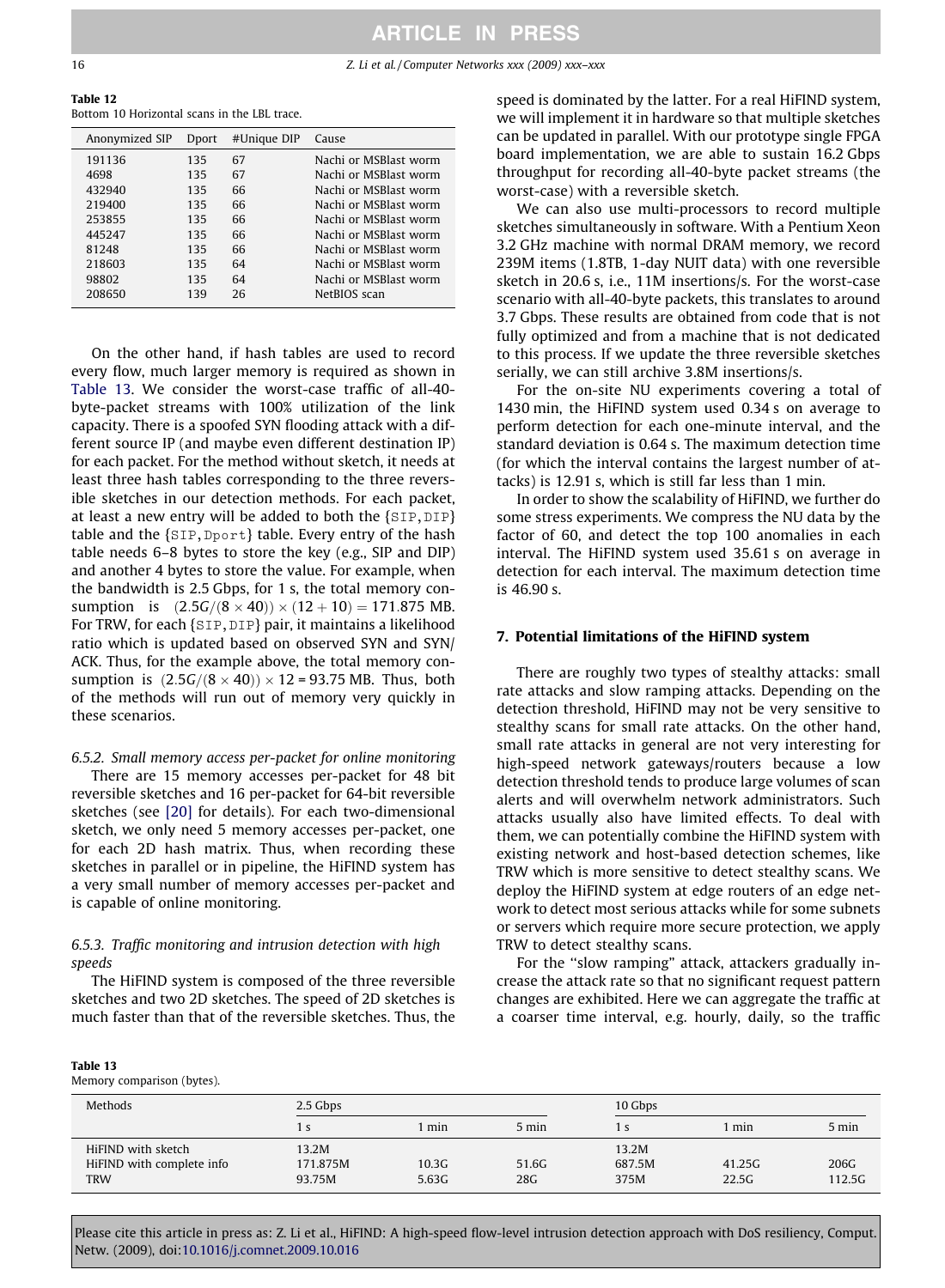<span id="page-16-0"></span>changes become obvious and will be detected. The compact storage size and the linearity of sketch fully support such an aggregated detection scheme.

## 8. Conclusion

It is crucial to detect the outburst of global-scale attacks at high-speed routers/gateways. In this paper, we propose, implement and evaluate a DoS resilient High-speed Flowlevel Intrusion Detection system, HiFIND, leveraging recent data streaming techniques such as reversible sketches. We analyze the TCP/IP headers and select an optimal small set of metrics for monitoring and detection. In addition, we design efficient 2D sketches to distinguish different types of attacks for effective mitigation. We further aggregate the compact sketches recorded over multiple edge routers to deal with the emerging asymmetric routing and multipath routing enabled by the per-packet load balancing of routers. Experiments with several router traces show that HiFIND is highly accurate, efficient, uses very small memory, and can effectively detect multiple types of attacks simultaneously.

#### References

- [1] T. Ryutov, C. Neuman, D. Kim, L. Zhou, Integrated access control and intrusion detection for web servers, IEEE Transactions on Parallel and Distributed System 14 (9) (2003) 841–850.
- [2] S. Hofmeyr, S. Forrest, Intrusion detection using sequences of system calls, Journal of Computer Security 6 (1998) 151–180.
- [3] V. Paxson, Bro: a system for detecting network intruders in realtime, Computer Networks 31 (23–24) (1999) 2435–2463.
- [4] M. Roesch, Snort: the lightweight network intrusion detection system, 2001. < http://www.snort.org/>.
- [5] D. Moore, V. Paxson, S. Savage, C. Shannon, S. Staniford, N. Weaver, The spread of the Sapphire/Slammer worm, 2003. [<http://](http://www.caida.org) [www.caida.org>.](http://www.caida.org)
- [6] S. Staniford, V. Paxson, N. Weaver, How to own the Internet in your spare time, in: Proceedings of the 11th USENIX Security Symposium, 2002.
- [7] S. Staniford, D. Moore, V. Paxson, N. Weaver, The top speed of flash worms, in: Proceedings of the ACM CCS WORM Workshop, 2004.
- [8] N. Weaver, V. Paxson, S. Staniford, R. Cunningham, Large scale malicious code: a research agenda, Tech. Rep. DARPA-sponsored report, 2003.
- [9] D. Moore, C. Shannon, G.M. Voelker, S. Savage, Internet quarantine: requirements for containing self-propagating code, in: Proceedings of the IEEE Infocom, 2003.
- [10] S. Sikka, G. Varghese, Memory-efficient state lookups with fast updates, in: Proceedings of the ACM SIGCOMM, 2000.
- [11] G. Cormode, S. Muthukrishnan, What's new: finding significant differences in network data streams, in: Proceedings of the IEEE Infocom, 2004.
- [12] C. Estan, G. Varghese, New directions in traffic measurement and accounting, in: Proceedings of the ACM SIGCOMM, 2002.
- [13] H. Wang, D. Zhang, K.G. Shin, Detecting SYN flooding attacks, in: Proceedings of the IEEE INFOCOM, 2002.
- [14] H. Wang, D. Zhang, K.G. Shin, Change-point monitoring for detection of DoS attacks, IEEE Transactions on Dependable and Secure Computing 1 (4) (2004).
- [15] Checkpoint Software Technologies, TCP Flooding Attack and Firewall-1 SYNDefender. [<http://checkpoint.com/press/1996/](http://checkpoint.com/press/1996/synattack.html) [synattack.html>.](http://checkpoint.com/press/1996/synattack.html)
- [16] Cisco Inc., Per-Packet Load Balancing, 2003. [<http://www.cisco.com/](http://www.cisco.com/univercd/cc/td/doc/product/software/ios120/120newft/120limit/120s/120s21/pplb.pdf) [univercd/cc/td/doc/product/software/ios120/120newft/120limit/](http://www.cisco.com/univercd/cc/td/doc/product/software/ios120/120newft/120limit/120s/120s21/pplb.pdf) [120s/120s21/pplb.pdf>](http://www.cisco.com/univercd/cc/td/doc/product/software/ios120/120newft/120limit/120s/120s21/pplb.pdf).
- [17] Cisco Inc., Load balancing with Cisco Express Forwarding, 2003. [<http://www.cisco.com/en/US/products/hw/modules/ps2033/](http://www.cisco.com/en/US/products/hw/modules/ps2033/prod_technical_reference09186a00800afeb7.html) [prod\\_technical\\_reference09186a00800afeb7.html>](http://www.cisco.com/en/US/products/hw/modules/ps2033/prod_technical_reference09186a00800afeb7.html).
- [18] Y. Gao, Z. Li, Y. Chen, A dos resilient flow-level intrusion detection approach for high-speed networks, in: The International Conference on Distributed Computing Systems, 2006.
- [19] R. Schweller, A. Gupta, E. Parsons, Y. Chen, Reversible sketches for efficient and accurate change detection over network data streams, in: ACM SIGCOMM/USENIX Internet Measurement Conference (IMC), 2004.
- [20] R. Schweller, Z. Li, Y. Chen, Y. Gao, A. Gupta, Y. Zhang, P. Dinda, M. Kao, G. Memik, Reverse hashing for high-speed network monitoring: Algorithms, evaluation, and applications, in: Proceedings of the IEEE Infocom, 2006.
- [21] J. Jung, V. Paxson, A. Berger, H. Balakrishnan, Fast portscan detection using sequential hypothesis testing, in: Proceedings of the IEEE Symposium on Security and Privacy, 2004.
- [22] N. Weaver, S. Staniford, V. Paxson, Very fast containment of scanning worms, in: USENIX Security Symposium, 2004.
- [23] Arbor Networks, Intelligent Network Management with Peakflow Traffic. [<http://www.arbornetworks.com/download.php>](http://www.arbornetworks.com/download.php).
- [24] Symantec Inc., Symantec ManHunt, [<http://](http://enterprisesecurity.symantec.com/products/products.cfm?ProductID=156&EID=0) [enterprisesecurity.symantec.com/products/](http://enterprisesecurity.symantec.com/products/products.cfm?ProductID=156&EID=0) [products.cfm?ProductID=156&EID=0>.](http://enterprisesecurity.symantec.com/products/products.cfm?ProductID=156&EID=0)
- [25] N. Duffield, C. Lund, M. Thorup, Properties and prediction of flow statistics from sampled packet streams, in: Proceedings of the ACM SIGCOMM Internet Measurement Workshop (IMW), 2002.
- [26] N. Duffield, C. Lund, M. Thorup, Flow sampling under hard resource constraints, in: Proceedings of the ACM SIGMETRICS, 2004.
- [27] A. Wagner, T. Dubendorfer, C.G.R. Hiestand, B. Plattner, A fast worm scan detection tool for vpn congestion avoidance, Lecture Notes in Computer Science (2006) 4064–4181.
- [28] P. Gross, J. Parekh, G. Kaiser, Secure Selecticast for collaborative intrusion detection systems, in: Workshop on Distributed Event-Based System, 2002.
- [29] D. Moore, G.M. Voelker, S. Savage, Inferring Internet denial of service activity, in: Proceedings of the 2001 USENIX Security Symposium, 2001.
- [30] P. Barford, J. Kline, D. Plonka, A. Ron, A signal analysis of network traffic anomalies, in: ACM SIGCOMM IMC, 2002.
- [31] K. Keys, D. Moore, C. Estan, Robust system for accurate real-time summaries of internet traffic, in: Proceedings of the ACM SIGMETRICS, 2005.
- [32] Q.G. Zhao, A. Kumar, J.J. Xu, Joint data streaming and sampling techniques for detection of super sources and destinations, in: Proceedings of the ACM/USENIX Internet Measurement Conference, 2005.
- [33] G.S. Manku, R. Motwani, Approximate frequency counts over data streams, in: Proceedings of the International Conference on Very Large Data Bases VLDB, 2002.
- [34] G. Cormode, F. Korn, S. Muthukrishnan, D. Srivastava, Finding hierarchical heavy hitters in data streams, in: International Conference on Very Large Data Bases VLDB, 2003.
- [35] G. Cormode, F. Korn, S. Muthukrishnan, T. Johnson, O. Spatscheck, D. Srivastava, Holistic UDAFs at streaming speeds, in: Proceedings of the ACM SIGMOD, 2004.
- [36] S. Venkataraman, D. Song, P. Gibbons, A. Blum, New streaming algorithms for superspreader detection, in: the Annual Network and Distributed System Security Symposium (NDSS), 2005.
- [37] R.R. Kompella, S. Singh, G. Varghese, On scalable attack detection in the network, in: Proceedings of the ACM SIGCOMM/USENIX Internet Measurement Conference (IMC), 2004.
- [38] C.D. Anukool Lakhina, Mark Crovella, Mining anomalies using traffic feature distributions, in: Proceedings of the ACM SIGCOMM, 2005.
- [39] M.F. Thomas Karagiannis, Dina Papagiannaki, Blinc: multilevel traffic classification in the dark, in: Proceedings of the ACM SIGCOMM, 2005.
- [40] S.B. Kuai Xu, Zhi-Li Zhang, Profiling internet backbone traffic: behavior models and applications, in: Proceedings of the ACM SIGCOMM, 2005.
- [41] A.C. Gilbert, S. Guha, P. Indyk, S. Muthukrishnan, M.J. Strauss, QuickSAND: quick summary and analysis of network data, Tech. Rep., DIMACS Technical Report 2001-43, 2001.
- [42] B. Krishnamurthy, S. Sen, Y. Zhang, Y. Chen, Sketch-based change detection: methods, evaluation, and applications, in: Proceedings of the ACM SIGCOMM/USENIX Internet Measurement Conference (IMC), 2003.
- [43] M. Charikar, K. Chen, M. Farach-Colton, Finding frequent items in data streams, in: Proceedings of the 29th International Colloquium on Automata Languages and Programming, 2002.
- [44] M. Thorup, Y. Zhang, Tabulation based 4-universal hashing with applications to second moment estimation, in: Proceedings of the ACM–SIAM Symposium on Discrete Algorithms (SODA '04), 2004.
- [45] J.D. Brutlag, Aberrant behavior detection in time series for network service monitoring, in: Proceedings of the USNEIX Systems Administration Conference (LISA), 2000.